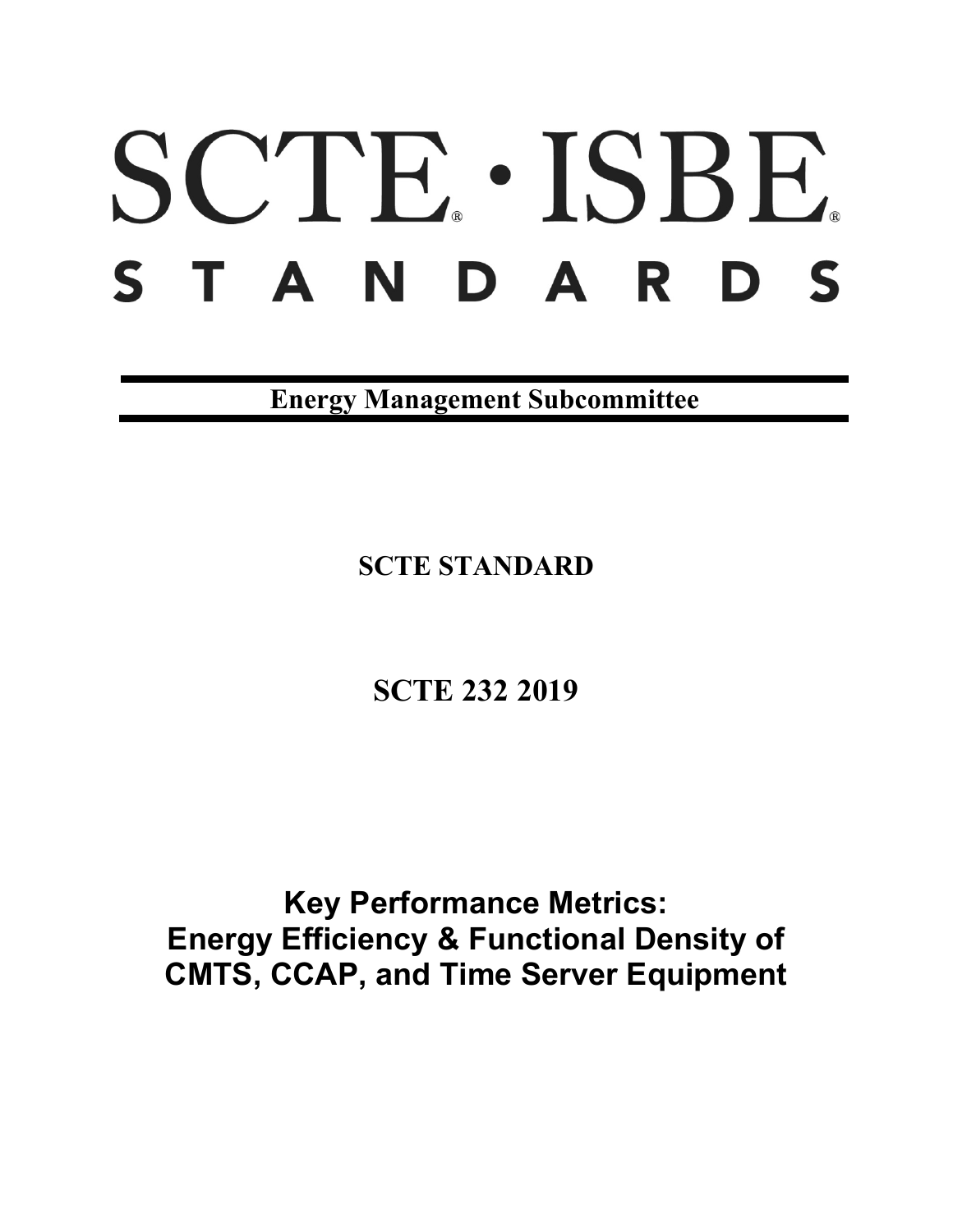# **NOTICE**

<span id="page-1-0"></span>The Society of Cable Telecommunications Engineers (SCTE) / International Society of Broadband Experts (ISBE) Standards and Operational Practices (hereafter called "documents") are intended to serve the public interest by providing specifications, test methods and procedures that promote uniformity of product, interchangeability, best practices and ultimately the long-term reliability of broadband communications facilities. These documents shall not in any way preclude any member or non-member of SCTE•ISBE from manufacturing or selling products not conforming to such documents, nor shall the existence of such standards preclude their voluntary use by those other than SCTE•ISBE members.

SCTE•ISBE assumes no obligations or liability whatsoever to any party who may adopt the documents. Such adopting party assumes all risks associated with adoption of these documents, and accepts full responsibility for any damage and/or claims arising from the adoption of such documents.

Attention is called to the possibility that implementation of this document may require the use of subject matter covered by patent rights. By publication of this document, no position is taken with respect to the existence or validity of any patent rights in connection therewith. SCTE•ISBE shall not be responsible for identifying patents for which a license may be required or for conducting inquiries into the legal validity or scope of those patents that are brought to its attention.

Patent holders who believe that they hold patents which are essential to the implementation of this document have been requested to provide information about those patents and any related licensing terms and conditions. Any such declarations made before or after publication of this document are available on the SCTE•ISBE web site at [http://www.scte.org.](http://www.scte.org/)

All Rights Reserved

© Society of Cable Telecommunications Engineers, Inc. 2019 140 Philips Road Exton, PA 19341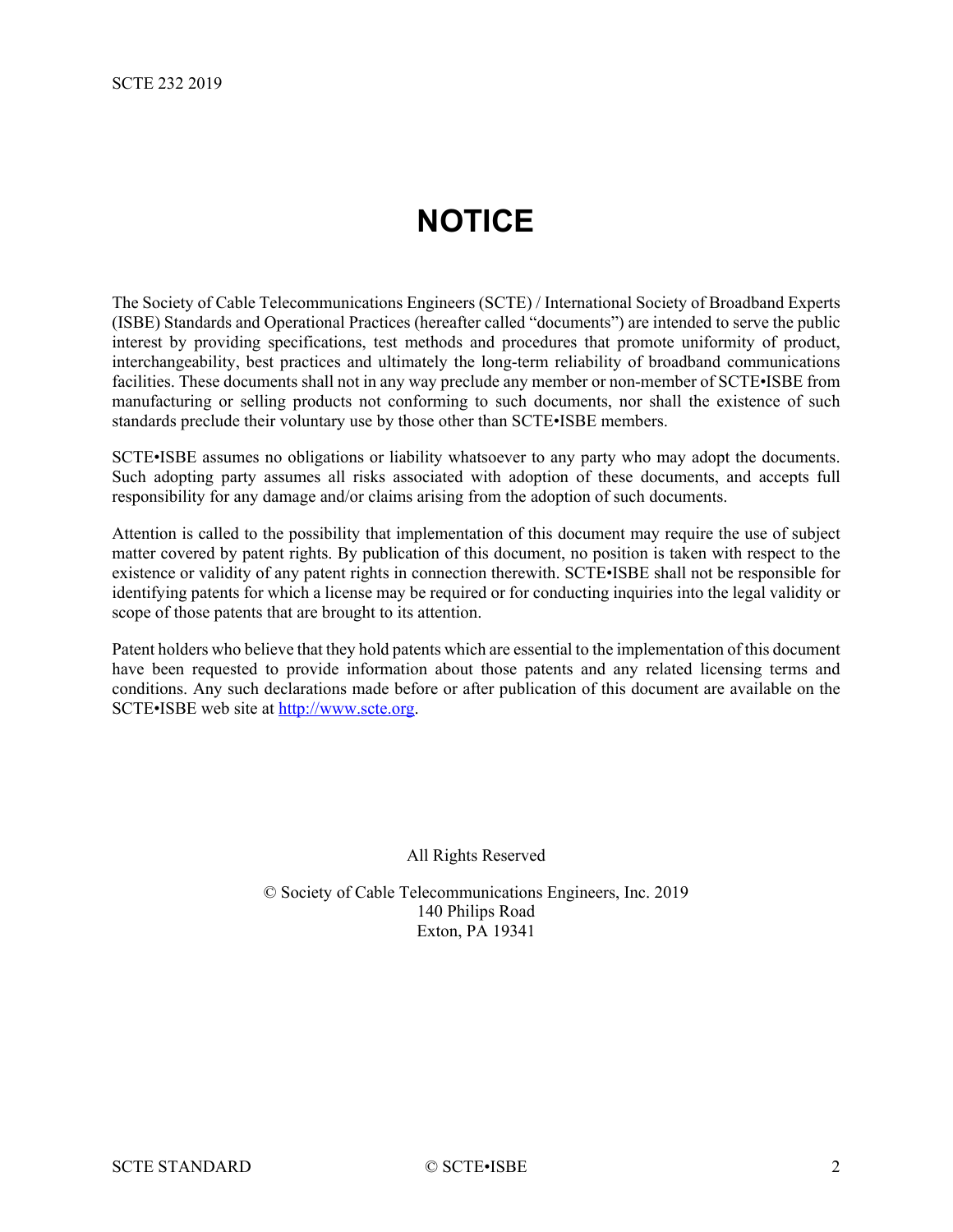## **Table of Contents**

| <b>Title</b>  |      | <b>Page Number</b>                                                                                                    |                 |
|---------------|------|-----------------------------------------------------------------------------------------------------------------------|-----------------|
| <b>NOTICE</b> |      | <u> 1989 - Johann Barbara, marka a shekara ta 1989 - An tsara tsara tsara tsara tsara tsara tsara tsara tsara tsa</u> | $\overline{2}$  |
| 1.            |      | Introduction                                                                                                          | 5               |
|               | 1.1. |                                                                                                                       | 5               |
|               | 1.2. | Scope ___                                                                                                             | 5               |
|               |      | 1.2.1.                                                                                                                | 5               |
|               |      | 1.2.2.                                                                                                                |                 |
|               |      | 1.2.3.                                                                                                                |                 |
|               |      | 1.2.4.                                                                                                                |                 |
|               |      | 1.2.5.                                                                                                                |                 |
|               | 1.3. | <b>Benefits</b>                                                                                                       | $6\phantom{1}6$ |
|               | 1.4. | $\frac{1}{2}$ 6<br>Intended Audience                                                                                  |                 |
|               | 1.5. | Areas for Further Investigation or to be Added in Future Versions __________________________________ 6                |                 |
| 2.            |      |                                                                                                                       |                 |
|               | 2.1. |                                                                                                                       |                 |
|               | 2.2. |                                                                                                                       | 6               |
|               | 2.3. | Published Materials                                                                                                   | $\overline{7}$  |
| 3.            |      |                                                                                                                       | $\overline{7}$  |
|               | 3.1. | <b>SCTE References</b>                                                                                                | $\overline{7}$  |
|               |      |                                                                                                                       | $\overline{7}$  |
|               |      |                                                                                                                       |                 |
| 4.            |      |                                                                                                                       | 8               |
| 5.            |      | Abbreviations and Definitions                                                                                         | 8               |
|               |      |                                                                                                                       | 8               |
|               |      | 5.2. Definitions                                                                                                      | 9               |
| 6.            |      | "Legacy" CMTS and Related Equipment                                                                                   | 10              |
|               | 6.1. |                                                                                                                       | 10              |
|               |      | 6.1.1.<br>Introduction                                                                                                | 10              |
|               |      | Integrated CMTS (I-CMTS)<br>6.1.2.                                                                                    | 10              |
|               |      | 6.1.3.<br>Modular CMTS (M-CMTS)                                                                                       | 10              |
|               |      | 6.1.4.                                                                                                                | 11              |
|               | 6.2. | Energy Metrics for Legacy CMTS and Related Equipment ____________________________ 11                                  |                 |
|               |      | 6.2.1.<br>Introduction                                                                                                | 11              |
|               |      | <b>I-CMTS Power Consumption Metrics</b><br>6.2.2.                                                                     | 12              |
|               |      | DOCSIS Timing Interface (DTI) Server Power Consumption Metrics _______ 13<br>6.2.3.                                   |                 |
|               | 6.3. | Functional Density Metrics for Legacy CMTS, Edge-QAM, and Related Equipment ____ 13                                   |                 |
|               |      | 6.3.1.<br><b>I-CMTS Functional Density Metrics</b>                                                                    | 13              |
|               |      | 6.3.2.<br>DOCSIS Timing Interface (DTI) Server Functional Density Metrics                                             | 13              |
|               |      | PTP and NTP Time Server Equipment _______________                                                                     | 13              |
|               | 7.1. | PTP and NTP Time Server Equipment Description                                                                         | 13              |
|               | 7.2. | PTP and NTP Time Server Equipment Power Consumption Metrics ____________________                                      | 14              |
|               |      | PTP Time Server Power Consumption per Client ___________________________________<br>7.2.1.                            | 14              |
|               |      | NTP Time Server Power Consumption per NTP Transactions per Second<br>7.2.2.                                           | 14              |
|               | 7.3. | PTP and NTP Time Server Equipment Functional Density Metrics ___________________                                      | 14              |
| 8.            |      | <b>CCAP Equipment</b>                                                                                                 | 15              |
|               | 8.1. | <b>CCAP Equipment Description</b>                                                                                     | 15              |
|               |      | Integrated CCAP (I-CCAP) Equipment Description _________________________________<br>8.1.1.                            | 15              |
|               |      | 8.1.2.<br>Distributed CCAP Architecture (DCA) Equipment Description                                                   | 16              |
|               | 8.2. | <b>CCAP Equipment Energy Metrics</b>                                                                                  | 17              |
|               |      | 8.2.1.                                                                                                                | 17              |
|               |      | 8.2.2.                                                                                                                | 18              |
|               | 8.3. | Rack mounted CCAP Equipment Functional Density Metrics ___________________                                            | 19              |
|               |      |                                                                                                                       |                 |

9. Legacy I-CMTS versus CCAP Equipment [\\_\\_\\_\\_\\_\\_\\_\\_\\_\\_\\_\\_\\_\\_\\_\\_\\_\\_\\_\\_\\_\\_\\_\\_\\_\\_\\_\\_\\_\\_\\_\\_\\_\\_\\_\\_\\_\\_\\_\\_\\_\\_\\_](#page-19-0) 20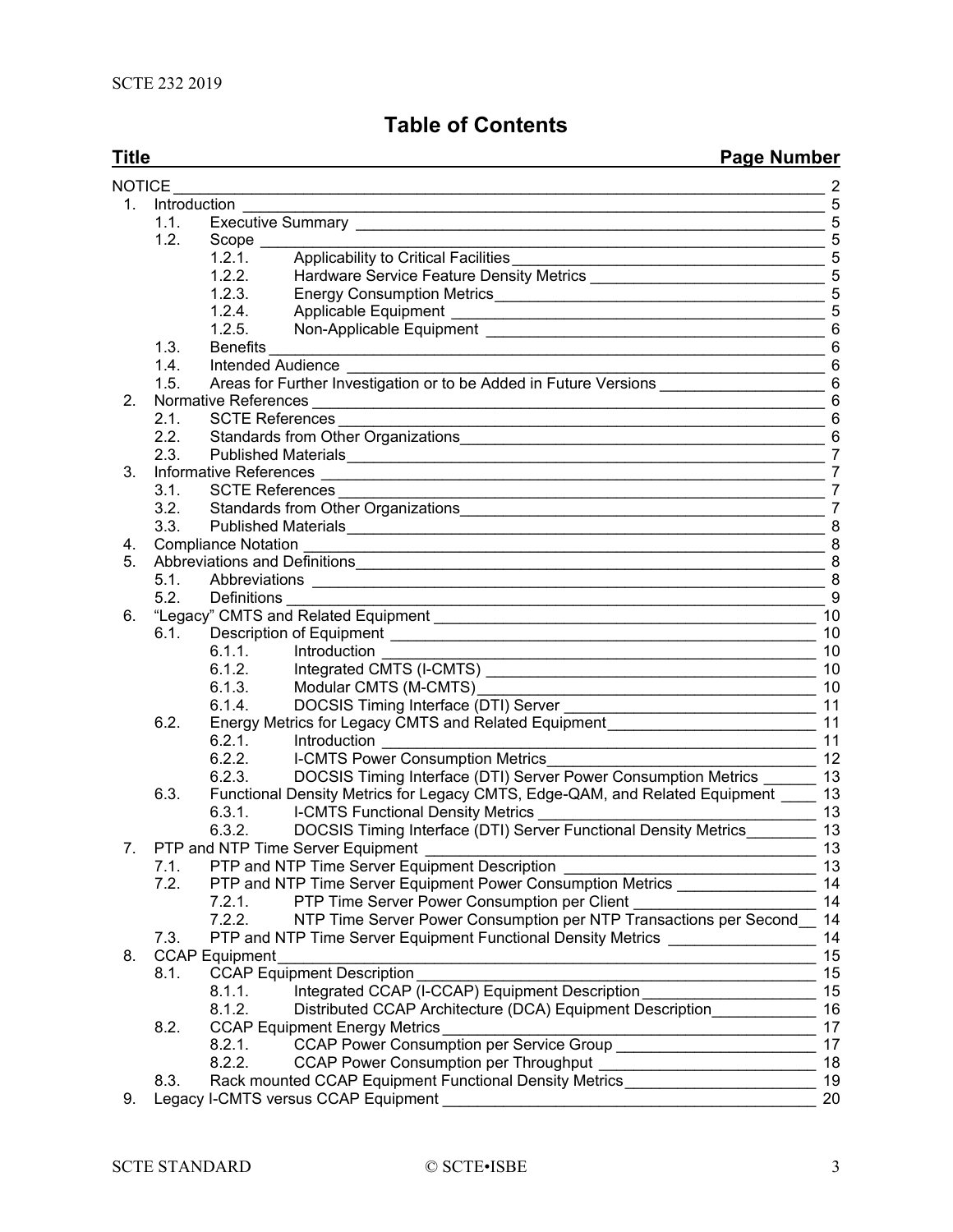| 9.1.                | Power Consumption per Throughput                                        | 20 |
|---------------------|-------------------------------------------------------------------------|----|
| 10. Test Procedures |                                                                         |    |
| 10.1.               | General Requirements and Methodology                                    | 20 |
| 10.2.               | <b>General Equipment Configuration</b>                                  | 20 |
|                     | 10.2.1. Packet Length Distribution for I-CMTS and CCAP                  | 20 |
| 10.3.               | General Measurement Procedure - 70% Utilization                         | 21 |
| 10.4.               | General Measurement Procedure - Idle Test                               | 22 |
|                     | 10.5. General Measurement Procedure - Power Per Throughput              | 22 |
| 10.6.               | Power Consumption Test Procedures for I-CMTS Equipment                  | 23 |
|                     |                                                                         | 24 |
|                     | 10.6.2.                                                                 | 24 |
|                     | 10.6.3. I-CMTS Traffic Distribution                                     | 25 |
|                     | 10.6.4. Additional I-CMTS configuration:                                | 25 |
| 10.7.               | Power Consumption Test Procedures for PTP and NTP Time Server Equipment | 25 |
|                     | 10.7.1. Time Server Equipment Supporting PTP Only                       | 25 |
|                     | 10.7.2. Time Server Equipment Supporting NTP Only                       | 26 |
|                     | 10.7.3. Time Server Equipment Supporting Both PTP and NTP               | 26 |
| 10.8.               | Power Consumption Test Procedures for CCAP Equipment                    | 26 |
|                     | 10.8.1. CCAP Configuration                                              | 26 |
| 10.9.               | Functional Density Test Procedures _________________                    | 30 |
|                     | 10.10. Recording of Results                                             | 30 |

## **List of Figures**

| <b>Title</b>                | Page Number |
|-----------------------------|-------------|
| Figure 1 – M-CMTS Reference |             |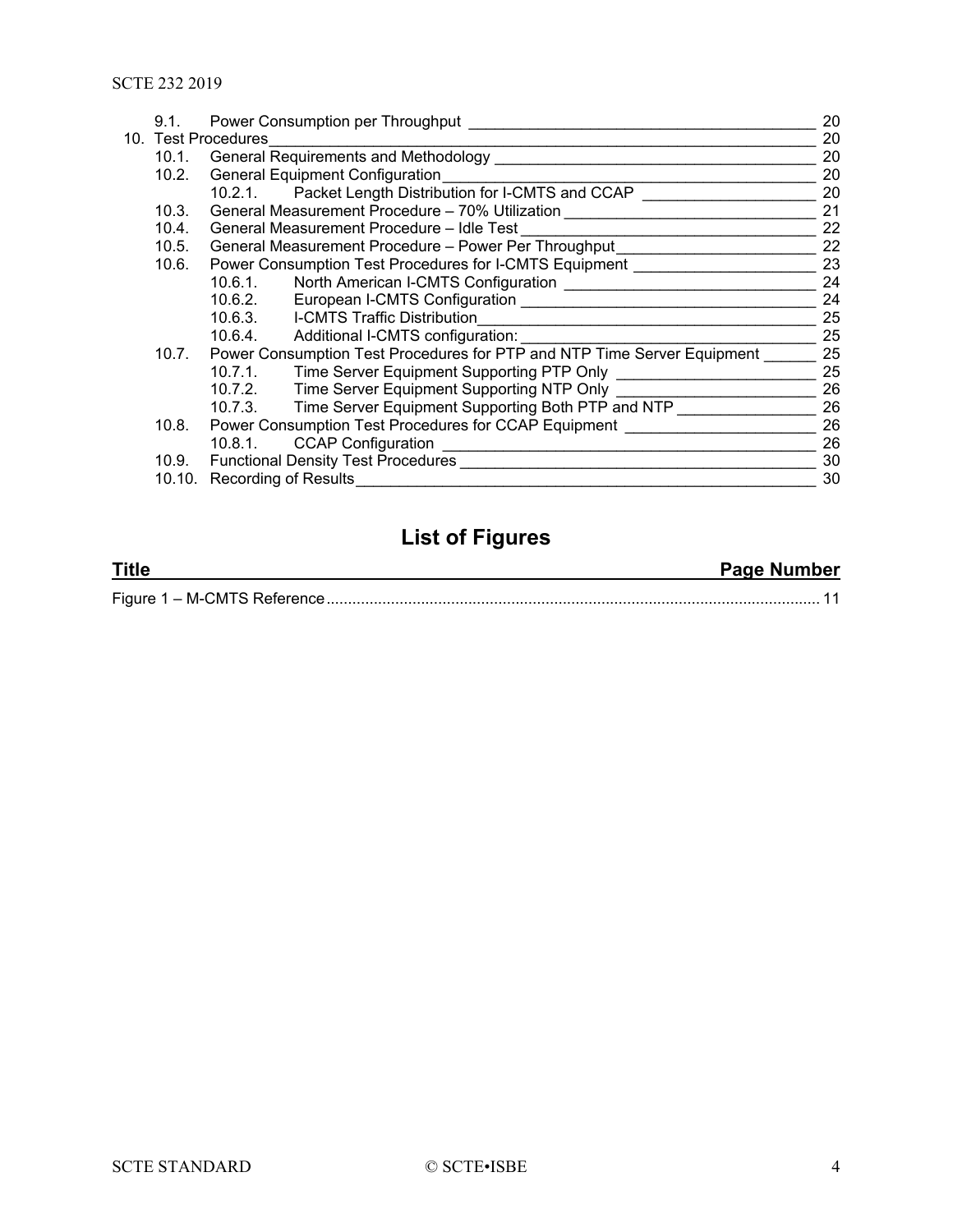## <span id="page-4-1"></span><span id="page-4-0"></span>**1. Introduction**

#### **1.1. Executive Summary**

This document is the second of multiple parts in a series that provides the cable operator with a standard reference to determine how well a piece of rack or shelf equipment performs in terms of minimizing the power required to do its particular job. In addition, this standard provides the means to quantify the amount of useful work the equipment provides per physical space. This part of the series focuses on the CMTS, CCAP, and other related cable operator critical facility equipment.

#### <span id="page-4-2"></span>**1.2. Scope**

Cable operator networks are large expansive networks that involve hundreds if not thousands of miles of coaxial or fiber cable powered by power supplies in the outside plant and connecting customers to critical infrastructure facilities such as hubs, headends, data centers, regional, and national distribution datacenters. In these facilities is a vast array of equipment responsible for the production and support of the cable operator's products and services such as voice, video, data, home automation and security, and Wi-Fi. The importance of powering all of these devices in the critical facilities is ever increasing as the customer expectation is for 100% availability due to the critical nature of the services being provided to business and residential customers. This document defines how to use a standard methodology to measure the density of hardware to meet the needs of optimizing critical space, as well as measuring energy consumption for the various network element classes. This part of the series focuses on the CMTS, CCAP, and other related cable operator critical facility equipment.

#### *1.2.1. Applicability to Critical Facilities*

<span id="page-4-4"></span><span id="page-4-3"></span>The energy efficiency and functional density metrics in this document apply to critical facilities used by cable operators. Critical facilities are defined in section [5.2.](#page-8-0)

#### *1.2.2. Hardware Service Feature Density Metrics*

<span id="page-4-5"></span>This standard defines the method to calibrate product density, in terms of service features per amount of space utilized.

#### *1.2.3. Energy Consumption Metrics*

This standard defines the method to calibrate energy consumption based on service features such as Watts per Downstream Channel, Watts per Service Group, or similar for cable headend, hub, and cable subscriber access equipment.

#### *1.2.4. Applicable Equipment*

<span id="page-4-6"></span>The energy efficiency and functional density metrics in this standard apply to all indoor equipment used in critical facilities that functions as one or more of the following:

- "Legacy" (i.e. pre-CCAP) CMTS broadband routing equipment in particular, the Integrated Cable Modem Termination System (I-CMTS)
- Converged Cable Access Platform (CCAP) including Integrated CCAP (I-CCAP) and Distributed CCAP Architecture (DCA) equipment
- PTP and NTP Time Servers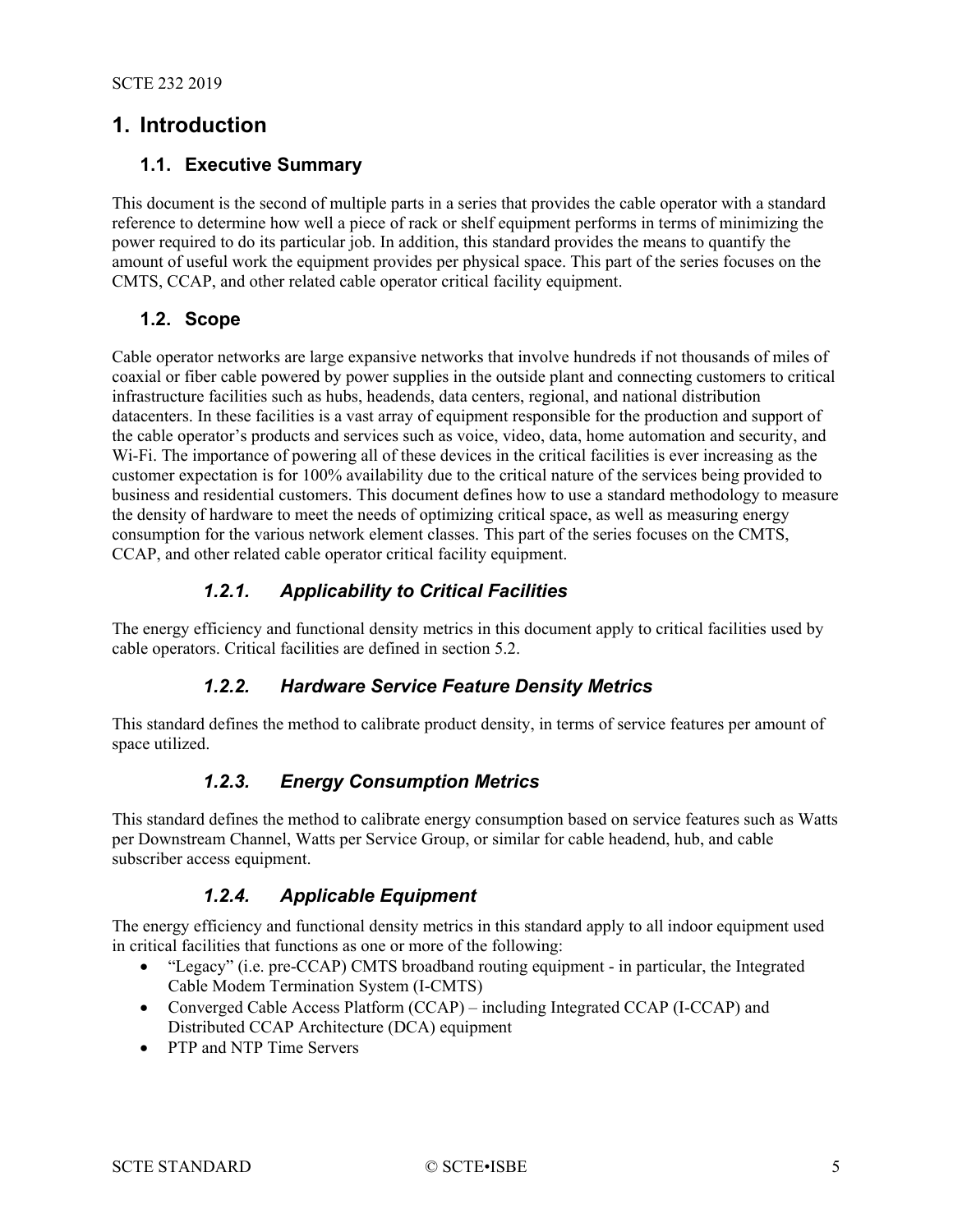#### *1.2.5. Non-Applicable Equipment*

<span id="page-5-0"></span>The energy efficiency and functional density metrics in this standard do NOT apply to the following equipment classes.

- Customer Premises Equipment (CPE)
- Outdoor Plant and associated powering equipment except for DCA modules that will be included in the energy efficiency metrics
- Facilities equipment covered by SCTE 184, such as
	- o Generators and line-power back-up systems
	- o Building HVAC control and monitoring equipment
	- o Logistical and physical support such as lighting, fire alarming, and security systems, etc.

#### <span id="page-5-1"></span>**1.3. Benefits**

This standard defines energy and functional density specific performance metrics based on service features that are inherent to the type of equipment. Standard metrics such as watts/QAM Channel and watts/Service Group for cable access equipment are identified. This standard will contribute to improve the overall energy footprint by enabling engineering driven decisions that reduce energy consumption at the source of power consumption.

#### <span id="page-5-2"></span>**1.4. Intended Audience**

<span id="page-5-3"></span>Cable operator headend and hub engineers, procurement teams, and operations staff.

#### **1.5. Areas for Further Investigation or to be Added in Future Versions**

Given the current CableLabs project: Flexible MAC Architecture (FMA) System Specification, CM-SP-FMA-SYS-I01, there could be minor revision to this publication. Addressing use of name plate data.

## <span id="page-5-4"></span>**2. Normative References**

The following documents contain provisions, which, through reference in this text, constitute provisions of this document. At the time of Subcommittee approval, the editions indicated were valid. All documents are subject to revision; and while parties to any agreement based on this document are encouraged to investigate the possibility of applying the most recent editions of the documents listed below, they are reminded that newer editions of those documents might not be compatible with the referenced version.

#### <span id="page-5-5"></span>**2.1. SCTE References**

- [ANSI/SCTE 210 2015] *Performance Metrics for Energy Efficiency & Functional Density of Cable Data Generation, Storage, Routing, and Transport Equipment*, <http://www.scte.org/SCTEDocs/Standards/SCTE%20210%202015.pdf>
- [SCTE\_General\_Test\_Procedures] *ANSI/SCTE 231 2019, General Test Procedures for Evaluation of Energy Consumption Metrics and in Support of Functional Density Metrics*

#### <span id="page-5-6"></span>**2.2. Standards from Other Organizations**

• [ATIS-0600015.2018] *Energy Efficiency for Telecommunication Equipment: Methodology for Measurement and Reporting – General Requirements*, May 2018.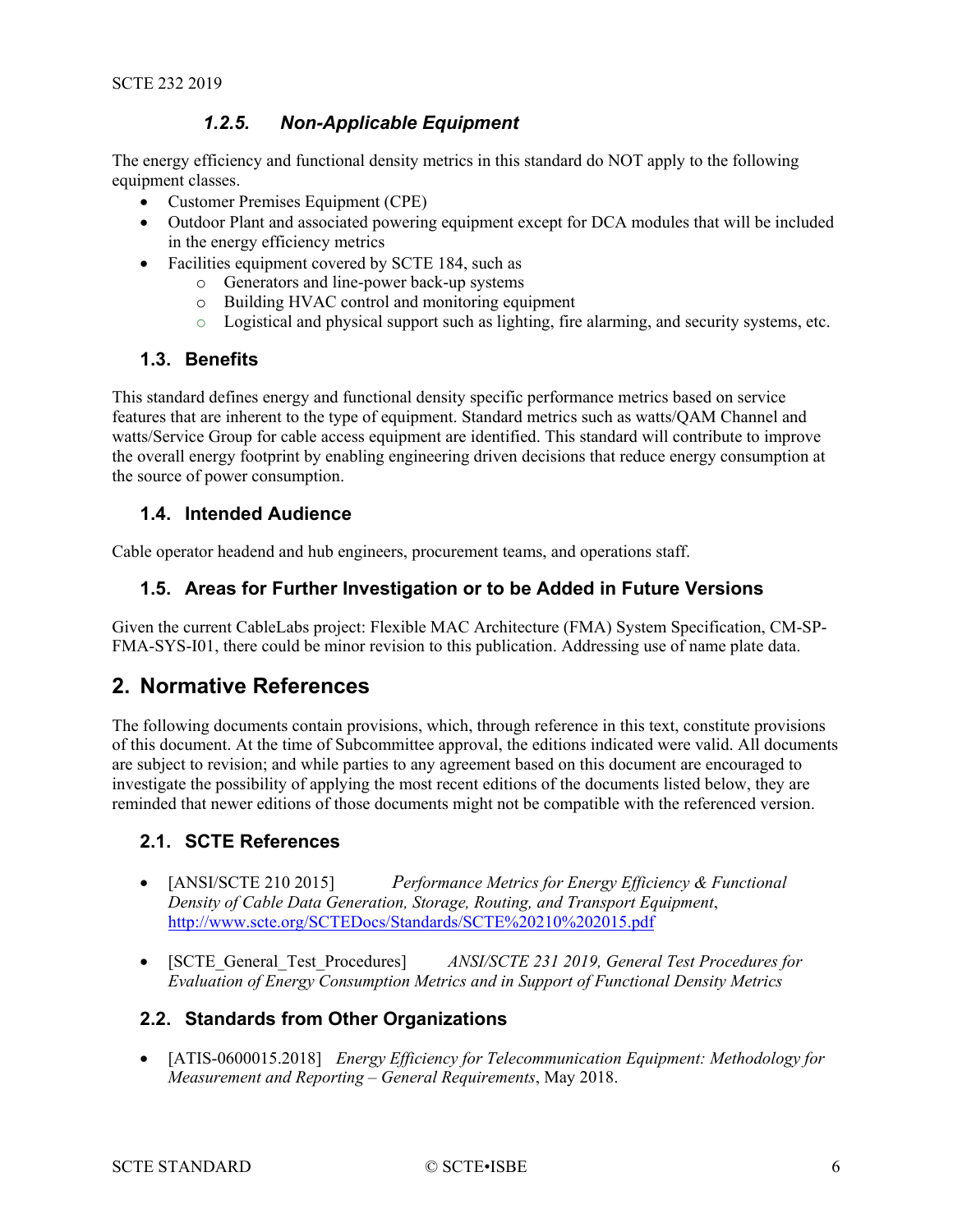- [ATIS-0600015.03.2009] *Energy Efficiency for Telecommunications Equipment: Methodology for Measurement and Reporting for Router and Ethernet Switch Products*, July 2009.
- [DOCSIS DRFI] *Downstream Radio Frequency Interface Specification*, CM-SP-DRFI-I14-131120, November 20, 2013, Cable Television Laboratories, Inc., <https://www.cablelabs.com/specification/downstream-rf-interface-specification/>
- [DOCSIS PHYv3.1] *DOCSIS 3.1, Physical Layer Specification*, CM-SP-PHYv3.1-I16- 190121, December 10, 2015, Cable Television Laboratories, Inc., <https://www.cablelabs.com/specification/physical-layer-specification/>
- [DOCSIS PHYv4.0] Data-Over-Cable Service Interface Specifications DOCSIS® 4.0, CM-SP-PHYv4.0-I01-190815 August 15, 2019 [https://www.cablelabs.com/specification/docsis 4-0](https://www.cablelabs.com/specification/docsis%204-0%20physical-layer-specification/)  [physical-layer-specification/](https://www.cablelabs.com/specification/docsis%204-0%20physical-layer-specification/)
- [DOCSIS PHYv3.0] *DOCSIS 3.0, Physical Layer Specification*, CM-SP-PHYv3.0-I13- 170111, December 7, 2017, Cable Television Laboratories, Inc., <https://www.cablelabs.com/specification/docsis-3-0-physical-layer-interface-specification/>
- [R-PHY] Data-Over-Cable Service Interface Specifications DCA MHAv2 Remote PHY Specification, CM-SP-R-PHY-I10-180509, May 9, 2018, Cable Television Laboratories, Inc. <https://www.cablelabs.com/specification/CM-SP-R-PHY-I10-180509.pdf>
- [EN 300 429] *ETSI EN 300 429 V1.2.1: Digital Video Broadcasting (DVB); Framing structure, channel coding and modulation for cable systems*, April 1998.
- [ITU-T J.83-B] *Annex B to ITU-T Rec. J.83 (12/2007), Digital multi-program systems for television sound and data services for cable distribution*.

#### <span id="page-6-0"></span>**2.3. Published Materials**

• No normative references are applicable.

## <span id="page-6-1"></span>**3. Informative References**

The following documents might provide valuable information to the reader but are not required when complying with this document.

#### <span id="page-6-2"></span>**3.1. SCTE References**

• [ANSI/SCTE 226 2016] *Cable Facility Classification Definitions and Criteria,*  [https://www.scte.org/SCTEDocs/Standards/ANSI\\_SCTE%20226%202015.pdf](https://www.scte.org/SCTEDocs/Standards/ANSI_SCTE%20226%202015.pdf)*.* 

#### <span id="page-6-3"></span>**3.2. Standards from Other Organizations**

- [DOCSIS MULPIv3.0] *Media Access Control and Upper Layer Protocols Interface Specification,* CM-SPMULPIv3.0-I26-150305, March 5, 2015, Cable Television Laboratories, Inc.*, [http://www.cablelabs.com/specification/docsis-3-0-mac-and-upper-layer-protocols](http://www.cablelabs.com/specification/docsis-3-0-mac-and-upper-layer-protocols-interface-specification/)[interface-specification/](http://www.cablelabs.com/specification/docsis-3-0-mac-and-upper-layer-protocols-interface-specification/)*
- [DOCSIS 3.1 MAC] DOCSIS 3.1 MAC and Upper Layer Protocols Interface Specification CM-SP-MULPIv3.1-I18-190422, April 22 2019, Cable Television Laboratories, Inc.*,* <https://specification-search.cablelabs.com/CM-SP-MULPIv3.1>
- [DOCSIS DEPI] *Downstream External PHY Interface Specification,* CM-SP-DEPI-I08- 100611, June 11, 2010, *[http://www.cablelabs.com/specification/downstream-external-phy](http://www.cablelabs.com/specification/downstream-external-phy-interface-specification/)[interface-specification/](http://www.cablelabs.com/specification/downstream-external-phy-interface-specification/)*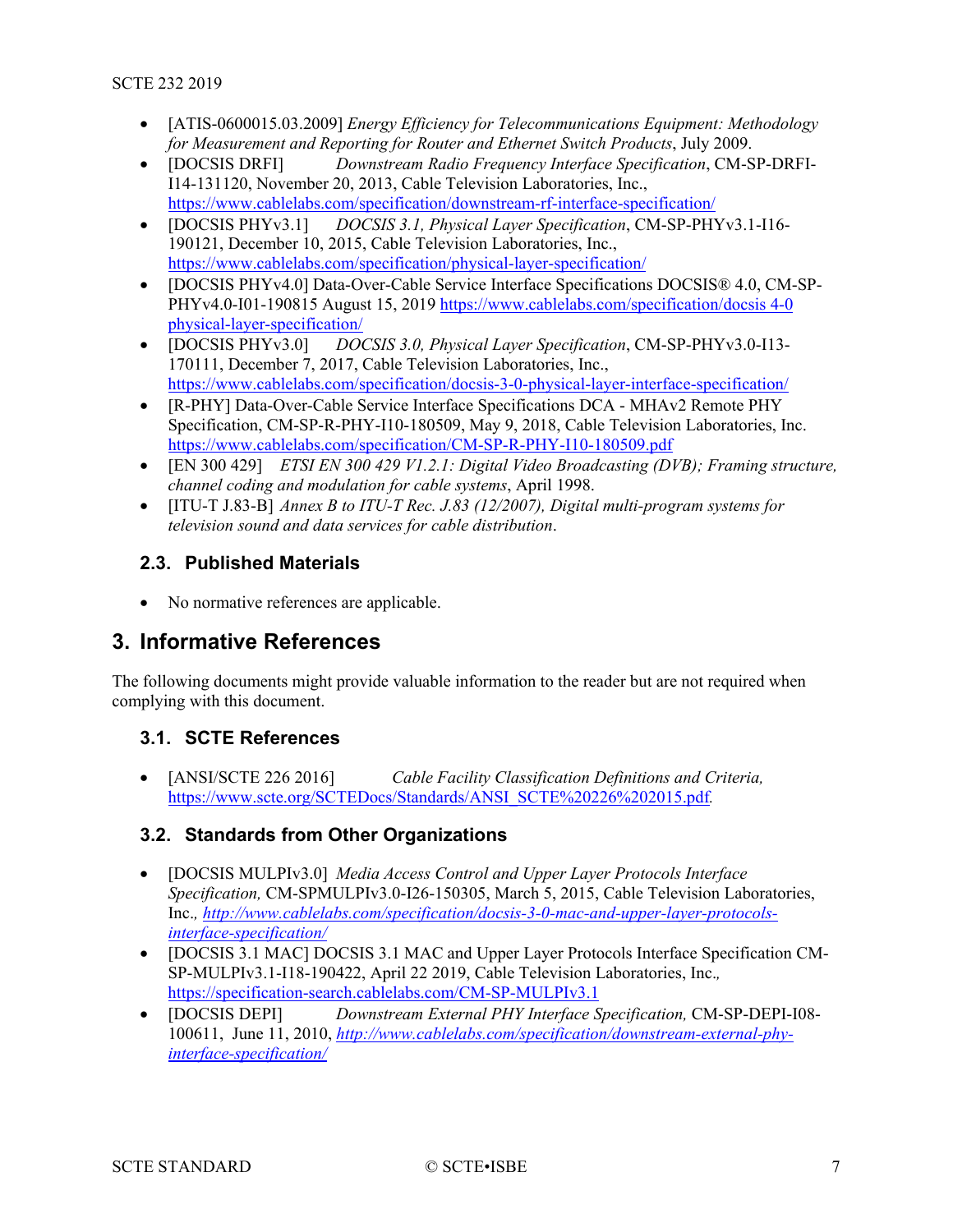- [DCA-Remote MACPHY] *Remote MAC-PHY Technical Report,* CM-TR-R-MACPHY-V01-150730, July 30, 2015, Cable Television Laboratories, Inc.*, [https://specification](https://specification-search.cablelabs.com/remote-mac-phy-technical-report)[search.cablelabs.com/remote-mac-phy-technical-report](https://specification-search.cablelabs.com/remote-mac-phy-technical-report)*
- [DOCSIS 4.0 MAC] *DOCSIS 4.0 MAC and Upper Layer Protocols Interface Specification,*  CM-SP-MULPIv4.0-I01-190815, August 15, 2019, Cable Television Laboratories, Inc.*, [https://cablelabs.com/CM-SP-MULPIv4.0](https://specification-search.cablelabs.com/CM-SP-MULPIv4.0)*

#### <span id="page-7-0"></span>**3.3. Published Materials**

- [DOCSIS CCAP] Converged Cable Access Platform Architecture Technical Report, CM-TR-CCAP-V03-120511, May 11, 2012, *[http://www.cablelabs.com/specification/ccap](http://www.cablelabs.com/specification/ccap-architecture-technical-report/?v=3)[architecture-technical-report/?v=3](http://www.cablelabs.com/specification/ccap-architecture-technical-report/?v=3)*
- [DOCSIS MHA] *Data-Over-Cable Service Interface Specifications Modular Headend Architecture - EQAM Architectural Overview Technical Report,* December 9, 2008, *<http://www.cablelabs.com/wp-content/uploads/specdocs/CM-TR-MHA-V02-081209.pdf>*
- [European Broadband CoC] *European Commission Joint Research Centre: Code of Conduct on Energy Consumption of Broadband Equipment,* Version 7.0, 2019, [http://iet.jrc.ec.europa.eu/energyefficiency/sites/energyefficiency/files/files/documents/ICT\\_CoC/](http://iet.jrc.ec.europa.eu/energyefficiency/sites/energyefficiency/files/files/documents/ICT_CoC/cocv5-broadband_final.pdf) [cocv5-broadband\\_final.pdf](http://iet.jrc.ec.europa.eu/energyefficiency/sites/energyefficiency/files/files/documents/ICT_CoC/cocv5-broadband_final.pdf)

| This word or the adjective "required" means that the item is an<br>shall<br>absolute requirement of this document.<br>This phrase means that the item is an absolute prohibition of this<br>shall not |
|-------------------------------------------------------------------------------------------------------------------------------------------------------------------------------------------------------|
|                                                                                                                                                                                                       |
|                                                                                                                                                                                                       |
|                                                                                                                                                                                                       |
| document.                                                                                                                                                                                             |
| This word means the value specified shall never be used.<br>forbidden                                                                                                                                 |
| This word or the adjective "recommended" means that there may exist                                                                                                                                   |
| valid reasons in particular circumstances to ignore this item, but the                                                                                                                                |
| should<br>full implications should be understood and the case carefully weighted                                                                                                                      |
| before choosing a different course.                                                                                                                                                                   |
| This phrase means that there may exist valid reasons in particular                                                                                                                                    |
| circumstances when the listed behavior is acceptable or even useful,                                                                                                                                  |
| should not<br>but the full implications should be understood and the case carefully                                                                                                                   |
| weighed before implementing any behavior described with this label.                                                                                                                                   |
| This word or the adjective " <i>optional</i> " means that this item is truly                                                                                                                          |
| optional. One vendor may choose to include the item because a                                                                                                                                         |
| may<br>particular marketplace requires it or because it enhances the product,                                                                                                                         |
| for example; another vendor may omit the same item.                                                                                                                                                   |
| Use is permissible for legacy purposes only. Deprecated features may                                                                                                                                  |
| be removed from future versions of this document. Implementations<br>deprecated                                                                                                                       |
| should avoid use of deprecated features.                                                                                                                                                              |

## <span id="page-7-1"></span>**4. Compliance Notation**

## <span id="page-7-2"></span>**5. Abbreviations and Definitions**

#### <span id="page-7-3"></span>**5.1. Abbreviations**

| <b>Abbreviation</b>  | Description                            |
|----------------------|----------------------------------------|
| <b>TDMA</b><br>$A -$ | Advanced Time Division Multiple Access |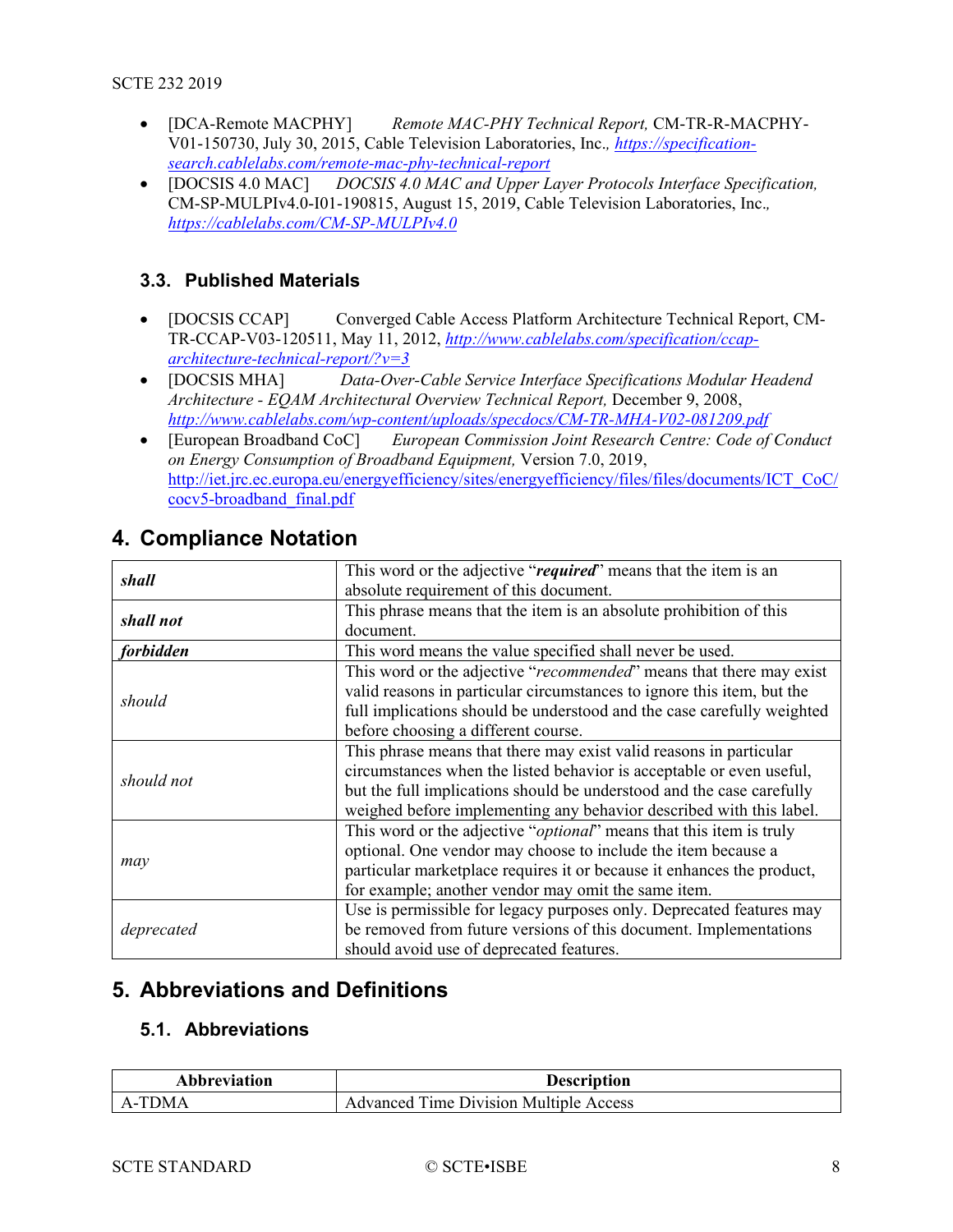| <b>CCAP</b>            | Converged Cable Access Platform                                  |  |
|------------------------|------------------------------------------------------------------|--|
| <b>CMTS</b>            | <b>Cable Modem Termination System</b>                            |  |
| <b>DAA</b>             | Distributed Access Architecture                                  |  |
| <b>DCA</b>             | Distributed CCAP Architecture                                    |  |
| <b>DEPI</b>            | Downstream External PHY Interface                                |  |
| <b>DOCSIS</b>          | Data Over Cable Service Interface Specifications                 |  |
| <b>DPoE</b>            | <b>DOCSIS Provisioning of EPON</b>                               |  |
| <b>DS</b>              | downstream                                                       |  |
| <b>DTI</b>             | DOCSIS timing interface                                          |  |
| <b>EPON</b>            | <b>Ethernet Passive Optical Network</b>                          |  |
| EQAM (edge-QAM)        | edge quadrature amplitude modulator                              |  |
| <b>FDX</b>             | DOCSIS 3.1 Full Duplex                                           |  |
| <b>FEC</b>             | forward error correction                                         |  |
| <b>GBPS</b>            | Gigabits Per Second                                              |  |
| <b>GPS</b>             | <b>Global Positioning System</b>                                 |  |
| HE                     | headend                                                          |  |
| I-CCAP                 | <b>Integrated CCAP</b>                                           |  |
| I-CMTS                 | Integrated Cable Modem Termination System                        |  |
| IP                     | <b>Internet Protocol</b>                                         |  |
| <b>KPM</b>             | key performance metric                                           |  |
| $\overline{\text{NC}}$ | narrowcast                                                       |  |
| <b>NSI</b>             | Network Side Interface                                           |  |
| <b>NTP</b>             | <b>Network Time Protocol</b>                                     |  |
| M-CMTS                 | Modular Cable Modem Termination System                           |  |
| <b>OFDM</b>            | <b>Orthogonal Frequency Division Multiplexing</b>                |  |
| <b>OFDMA</b>           | Orthogonal Frequency Division Multiple Access                    |  |
| PIC                    | physical interface card                                          |  |
| PTP                    | <b>Precision Time Protocol</b>                                   |  |
| QAM                    | Quadrature Amplitude Modulation or Quadrature Amplitude          |  |
|                        | Modulator                                                        |  |
| $\mathbf{RF}$          | radio frequency                                                  |  |
| <b>RPD</b>             | Remote-PHY Device                                                |  |
| <b>RMD</b>             | Remote MAC-PHY Device                                            |  |
| <b>SC-QAM</b>          | Single Carrier Quadrature Amplitude Modulation or Single Carrier |  |
|                        | Quadrature Amplitude Modulator                                   |  |
| <b>SDV</b>             | switched digital video                                           |  |
| <b>US</b>              | upstream                                                         |  |
| VoD                    | video on demand                                                  |  |

## <span id="page-8-0"></span>**5.2. Definitions**

| Term                   | <b>Definition</b>                                                                                                                    |
|------------------------|--------------------------------------------------------------------------------------------------------------------------------------|
| Critical facility      | The network, facility, and/or building responsible for the reliable<br>delivery of information services.                             |
| Key Performance Metric | A standard of measurement for the efficiency of use of energy or rack<br>and space/volume for cable equipment in critical facilities |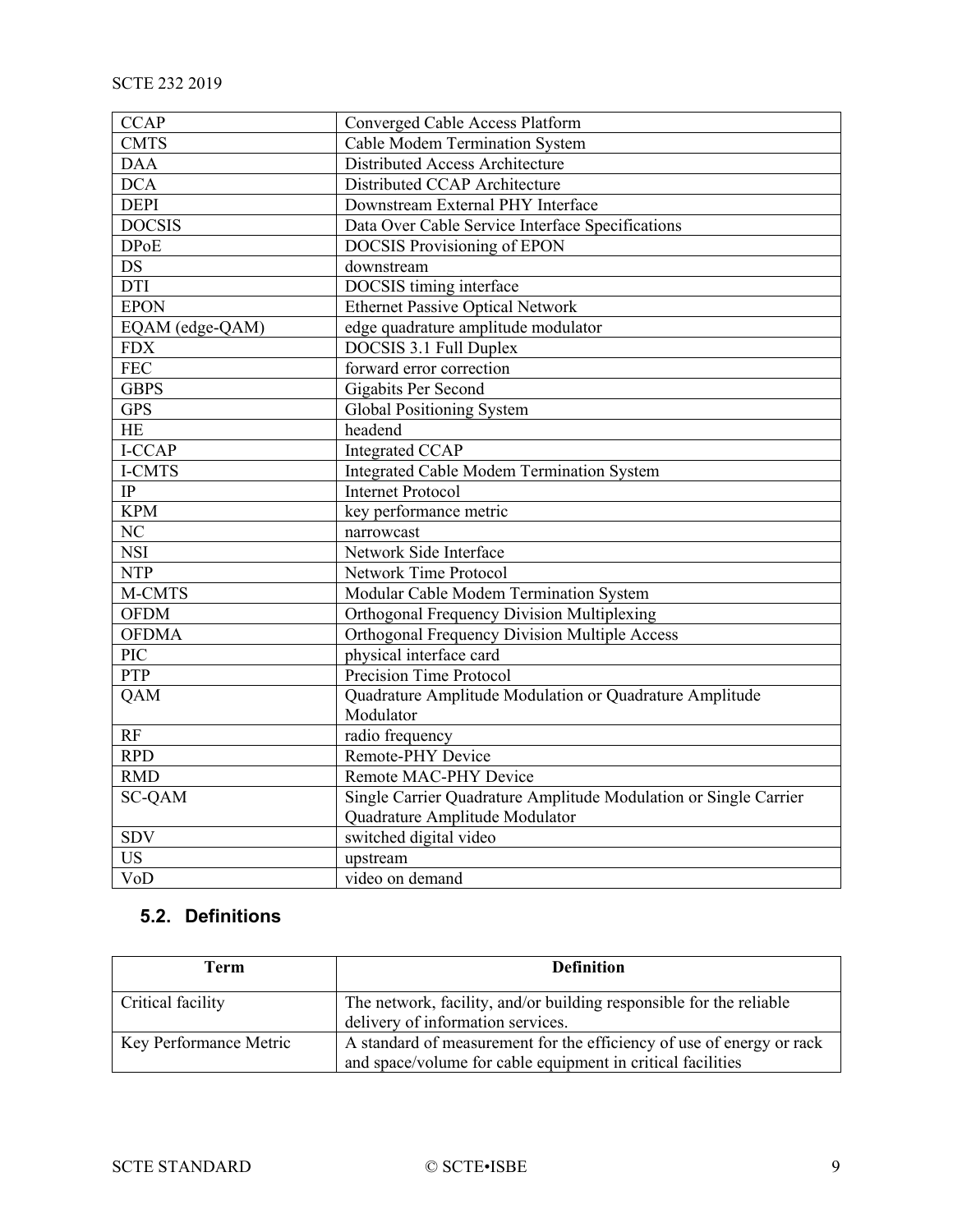| <b>Channel Utilization</b> | The amount of data traffic passing through a downstream or upstream |
|----------------------------|---------------------------------------------------------------------|
|                            | QAM channel on a sustained basis expressed as a percentage of the   |
|                            | channel's maximum theoretical throughput.                           |

## <span id="page-9-0"></span>**6. "Legacy" CMTS and Related Equipment**

#### <span id="page-9-2"></span><span id="page-9-1"></span>**6.1. Description of Equipment**

#### *6.1.1. Introduction*

The following subsections briefly describe Cable Modem Termination System (CMTS), and Time Server equipment, all of which operate in a cable television headend or distribution hub. Note that CMTS products are considered to be "legacy" equipment and are not expected to be widely used in new deployments. Later generation Converged Cable Access Platform (CCAP) equipment (which also supports CMTS functionality) is covered in section [8.](#page-14-0)

A CMTS is fully defined by the CableLabs DOCSIS set of specifications. In short, a CMTS forwards (at layer 2 or layer 3) data packets between a wide area network via its network-side interfaces and customer premise equipment via its DOCSIS RF interface ports. There are two types of CMTSs (Integrated CMTS and Modular CMTS) as described below.

For more information please see the following informative references:

- CMTS [DOCSIS MULPIv3.0]
- <span id="page-9-3"></span>• DOCSIS RF Interfaces – [DOCSIS DRFI] and [DOCSIS PHYv3.0]

#### *6.1.2. Integrated CMTS (I-CMTS)*

With an I-CMTS, the downstream (DS) RF interfaces, upstream (US) RF interfaces, network-side interfaces and associated control plane and data plane processing entities all reside on a single CMTS network element.

#### *6.1.3. Modular CMTS (M-CMTS)*

<span id="page-9-4"></span>With an M-CMTS, the interfaces and associated control plane and data plane processing entities are distributed among multiple network elements. The first of these network elements, called an M-CMTS core, is comprised of the upstream RF interfaces and the network-side interfaces. All upstream and network-side control plane and data plane processing for those interfaces is also handled by the M-CMTS core. Downstream MAC-layer processing is also performed on the M-CMTS core.

A separate network element, the edge-QAM, contains the M-CMTS downstream RF interface ports as well as network-side interfaces. The M-CMTS core transmits downstream data content and control to the edge-QAM across the converged interconnect network (CIN) via the DOCSIS-defined DEPI interface (which is a form of an IP tunnel). The edge-QAM then performs the downstream physical-layer processing necessary to modulate and transmit the data content of the downstream channel onto downstream RF port(s) toward the CM and CPE devices on the HFC network.

A third component, the DOCSIS Timing Interface (DTI) server provides a common sense of timing and frequency to the other M-CMTS components via the DOCSIS Timing Interface (DTI). See [Figure 1.](#page-10-3)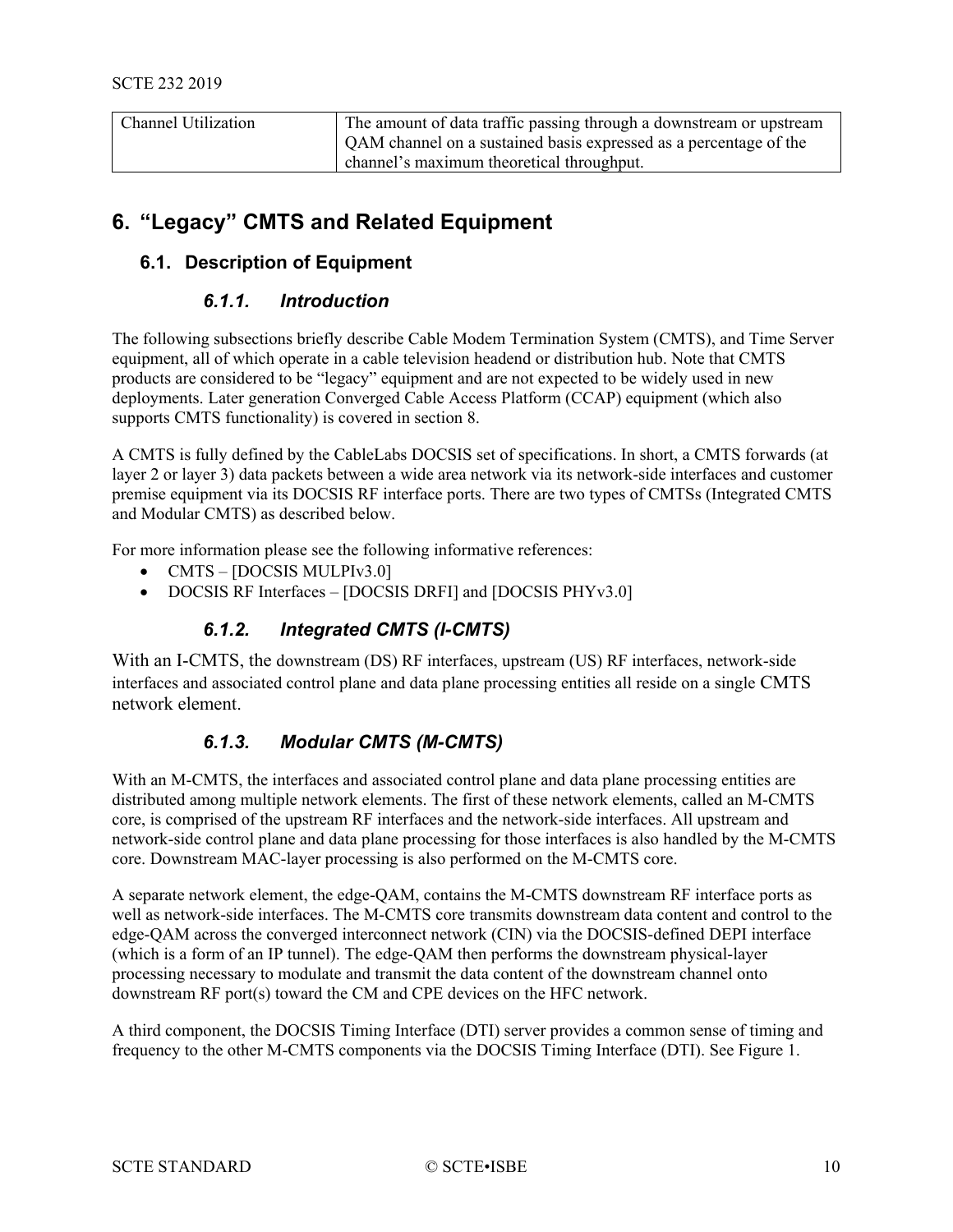

**Figure 1 – M-CMTS Reference**

<span id="page-10-3"></span>For more information on the M-CMTS, see the following informative references:

- [DOCSIS MULPIv3.0]
- [DOCSIS DEPI]
- <span id="page-10-0"></span>• [DOCSIS MHA]

#### *6.1.4. DOCSIS Timing Interface (DTI) Server*

As noted in section [6.1.3,](#page-9-4) the DTI server provides a common sense of timing and frequency to M-CMTS components via the DOCSIS Timing Interface (DTI). DOCSIS timing server equipment is considered inherently energy efficient, and is not expected to be widely deployed by cable operators in the near future. Therefore energy and functional density metrics for this legacy equipment type are not included in this specification.

#### <span id="page-10-2"></span><span id="page-10-1"></span>**6.2. Energy Metrics for Legacy CMTS and Related Equipment**

#### *6.2.1. Introduction*

The following sections specify the metrics to be used for determining the power consumption for entities associated with the corresponding equipment type.

#### Power consumption metrics have been defined for the I-CMTS equipment type. **It has been determined that M-CMTS equipment is not planned to be widely deployed by MSOs in the future. Therefore, this document does not include M-CMTS energy metrics and functional density metrics.**

Note that an edge-QAM device can be a component of an M-CMTS system as well as in a "video edge-QAM" application (in conjunction with a video server). Specific metrics for the video edge-QAM context will be defined in a future standard focusing on video-related equipment.

**Note:** Systems can be configured in multiple ways to provide varying services and the intent here is to define metrics that can be used generically for multiple equipment configurations, multiple generations of equipment for a particular vendor and also across multiple vendors. There is a need to keep the metrics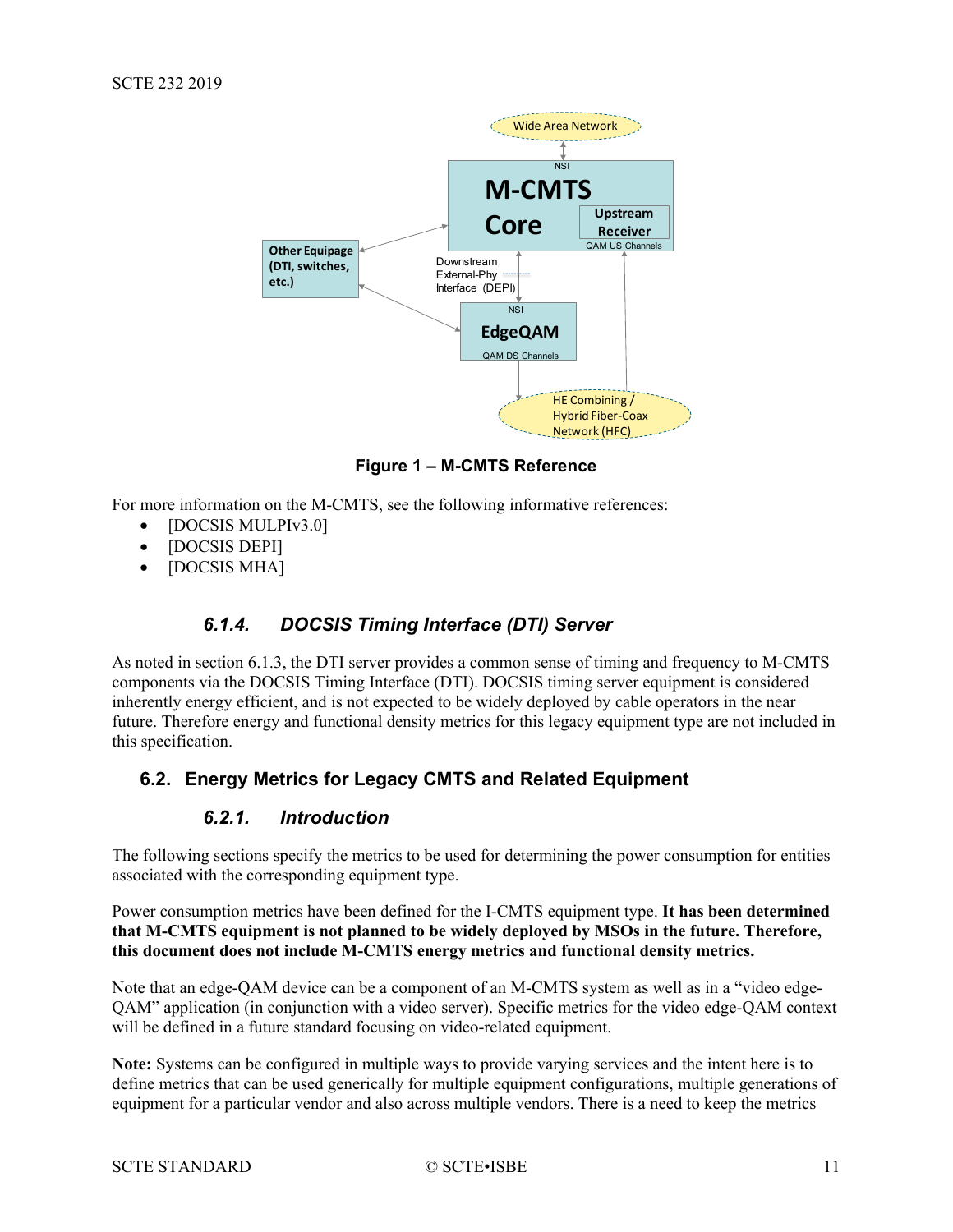<span id="page-11-0"></span>simple for making fair comparisons yet comprehensive enough to be applied across the various configurations and use-cases.

#### *6.2.2. I-CMTS Power Consumption Metrics*

#### *6.2.2.1. I-CMTS Power Consumption per Downstream Channel*

<span id="page-11-1"></span>I-CMTS power consumption per downstream channel *shall* be determined with the following metric:

I-CMTS Total Chassis Power (Watts) Maximum Number of DS channels supported by the chassis

*I-CMTS Total Chassis Power shall* represent the total power consumption (in watts) of the I-CMTS chassis as determined by measurements at the power entry point just outside the chassis.

*Maximum Number of DS channels supported by the chassis shall* represent the highest number of DOCSIS downstream channels that can be supported in the chassis with the following constraints. The configuration for I-CMTS *shall* allow for the following two cases:

- a. A ratio of one downstream RF port to two corresponding upstream RF ports.
- b. A ratio of one downstream RF port to one corresponding upstream RF port.

The metric above *shall* be evaluated for both above cases if supported by the particular I-CMTS product. If the I-CMTS product does not support both cases then the metric *shall* be evaluated for either case a. or case b.

<span id="page-11-2"></span>The applicable test procedures for evaluating the above metric are covered in sections [10.1,](#page-19-3) [10.2,](#page-19-4) [10.3,](#page-20-0) [10.4,](#page-21-0) [10.6](#page-22-0) and their subsections.

#### *6.2.2.2. I-CMTS Power Consumption per Upstream Channel*

I-CMTS power consumption per upstream channel *shall* be determined with the following metric:

I-CMTS Total Chassis Power (Watts) Maximum Number of US channels supported by the chassis

*I-CMTS Total Chassis Power shall* represent the total power consumption (in watts) of the I-CMTS chassis as determined by measurements at the power entry point just outside the chassis.

*Maximum Number of US channels supported by the chassis shall* represent the highest number of DOCSIS upstream channels that can be supported in the chassis with the following constraints. The configuration for I-CMTS *shall* allow for the following two cases:

- a. A ratio of one downstream RF port to two corresponding upstream RF ports.
- b. A ratio of one downstream RF port to one corresponding upstream RF port.

The metric above *shall* be evaluated for both cases a. and b. if supported by the particular I-CMTS product. If the I-CMTS product does not support both cases then the metric *shall* be evaluated for either case a. or case b.

The applicable test procedures for evaluating the above metric are covered in sections [10.1,](#page-19-3) [10.2,](#page-19-4) [10.3,](#page-20-0) [10.4,](#page-21-0) [10.6,](#page-22-0) and their subsections.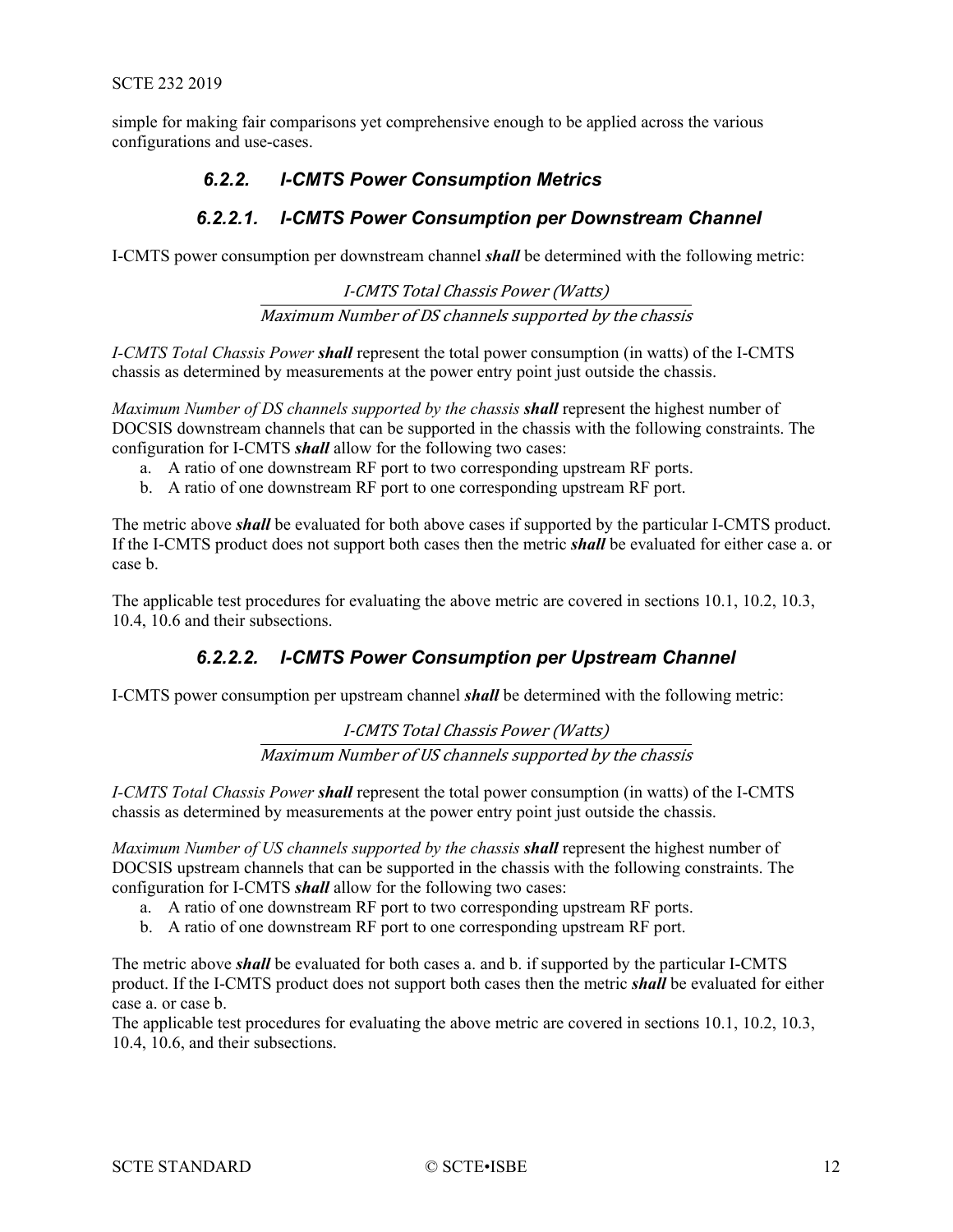#### *6.2.3. DOCSIS Timing Interface (DTI) Server Power Consumption Metrics*

<span id="page-12-0"></span>The (legacy) DTI server equipment is considered inherently energy efficient and is not expected to be widely deployed by cable operators in the near future. Therefore, power consumption metrics for this equipment type are not included in this specification.

#### <span id="page-12-1"></span>**6.3. Functional Density Metrics for Legacy CMTS, Edge-QAM, and Related Equipment**

#### *6.3.1. I-CMTS Functional Density Metrics*

<span id="page-12-2"></span>The I-CMTS Downstream Functional Density *shall* be determined with the following metric:

• *Maximum Number of Downstream channels per I-CMTS rack unit*

The above metric *shall* be evaluated by dividing *Maximum Number of DS channels supported by the chassis* (as specified in section [6.2.2.1\)](#page-11-1) by the total number of chassis rack units.

The I-CMTS Upstream Functional Density *shall* be determined with the following metric:

• *Maximum Number of Upstream channels per I-CMTS rack unit*

<span id="page-12-3"></span>The above metric *shall* be evaluated by dividing *Maximum Number of US channels supported by the chassis* (as specified in section [6.2.2.2\)](#page-11-2) by the total number of chassis rack units.

#### *6.3.2. DOCSIS Timing Interface (DTI) Server Functional Density Metrics*

The (legacy) DTI server equipment is not expected to be widely deployed by cable operators in the near future. Therefore, functional density metrics for this equipment type are not included in this specification.

## <span id="page-12-5"></span><span id="page-12-4"></span>**7. PTP and NTP Time Server Equipment**

#### **7.1. PTP and NTP Time Server Equipment Description**

The following subsections cover equipment that provides high precision timing / frequency reference and synchronization to other equipment (clients) running in the network. This equipment typically communicates via protocol packets and can reside in the network multiple router hops from the client equipment. A direct connection to client equipment is not required.

Timing servers provide one or more timing functions such as the following. This standard will be limited in scope to time servers that provide either PTP or NTP support as well as time servers that provide both PTP and NTP support. PTP and NTP are the predominant timing functions being deployed during the lifetime of this document.

- Precision Time Protocol (PTP) Grandmaster clock (based on IEEE 1588)
- Network Time Protocol (NTP) server (based on Stratum 1, 2, or 3)

With this class of timing equipment, accuracy is of utmost importance and GPS support is typically the norm.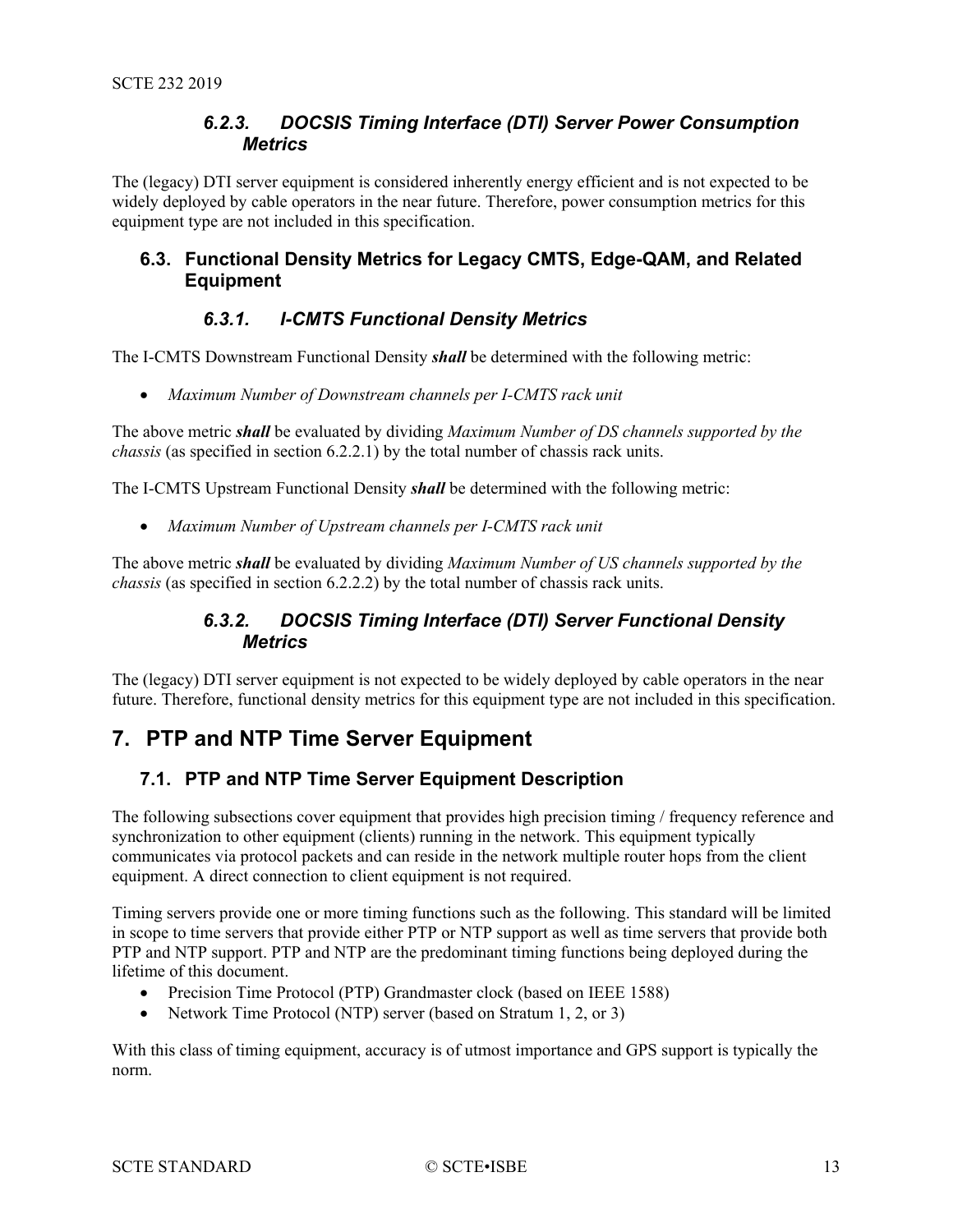#### <span id="page-13-0"></span>**7.2. PTP and NTP Time Server Equipment Power Consumption Metrics**

The metrics defined in the subsections below are to be applied to equipment providing either (or both) PTP or NTP timing functionality.

<span id="page-13-1"></span>The applicable test procedures for evaluating the metrics for PTP and NTP time server equipment are covered in sections [10.1,](#page-19-3) [10.2,](#page-19-4) [10.4,](#page-21-0) [10.7,](#page-24-4) and their subsections.

#### *7.2.1. PTP Time Server Power Consumption per Client*

For equipment that provides PTP timing functionality, the power consumption per client *shall* be determined with the following metric:

> Time Server Total Chassis Power (Watts) Maximum Number of Timing Server Clients supported by the chassis

<span id="page-13-4"></span>*Time Server Total Chassis Power shall* represent the total power consumption (in watts) of the time server chassis as determined by measurements at the power entry point just outside the chassis.

<span id="page-13-2"></span>*Maximum Number of Timing Server Clients supported by the chassis shall* represent the highest number of PTP clients that the server can support simultaneously.

#### *7.2.2. NTP Time Server Power Consumption per NTP Transactions per Second*

For equipment that provides NTP timing functionality, the power consumption per NTP Transactions per Second *shall* be determined with the following metric:

> Time Server Total Chassis Power (Watts) Maximum Number of NTP Transactions per Second supported by the chassis

*Time Server Total Chassis Power shall* represent the total power consumption (in watts) of the time server chassis as determined by measurements at the power entry point just outside the chassis.

*Maximum Number of NTP Transactions per Second supported by the chassis shall* represent the highest number of request messages from clients that the server can respond to.

#### <span id="page-13-3"></span>**7.3. PTP and NTP Time Server Equipment Functional Density Metrics**

The PTP Time Server Functional Density *shall* be determined with the following metric:

• *Maximum Number of PTP Clients per timing server rack unit*

The above metric *shall* be evaluated by dividing the *Maximum Number of PTP Clients supported by the chassis* by the total number of chassis rack units.

The NTP Time Server Functional Density *shall* be determined with the following metric:

• *Maximum Number of NTP Transactions per Second per timing server rack unit*

The above metric *shall* be evaluated by dividing the *Maximum Number of NTP Transactions per second supported by the chassis* by the total number of chassis rack units.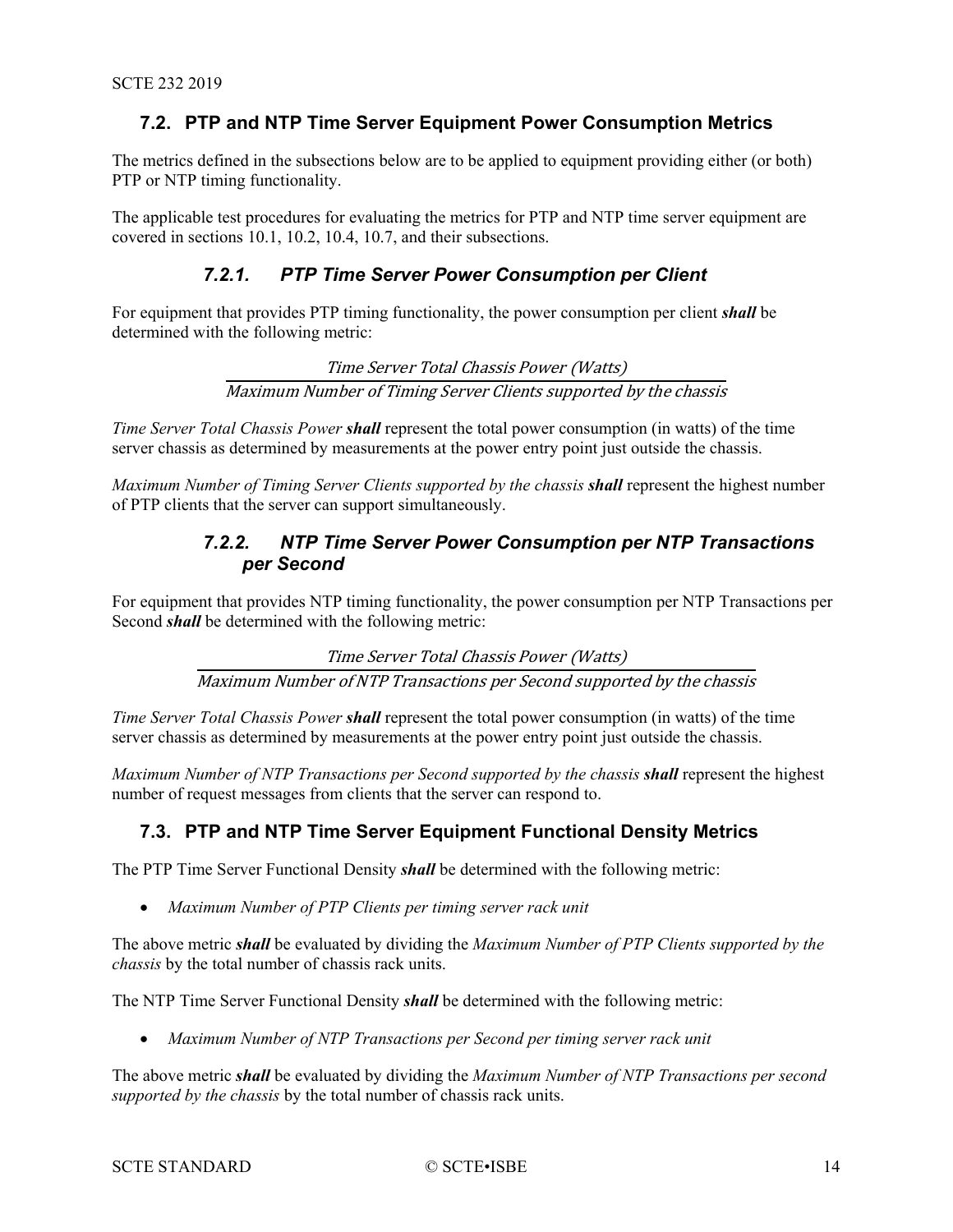## <span id="page-14-1"></span><span id="page-14-0"></span>**8. CCAP Equipment**

#### <span id="page-14-2"></span>**8.1. CCAP Equipment Description**

#### *8.1.1. Integrated CCAP (I-CCAP) Equipment Description*

The Converged Cable Access Platform (CCAP) provides the layer 2 and layer 3 data forwarding services of a traditional CMTS and the video processing and modulation functions of an edge-QAM into a single platform. A CCAP can also support Ethernet Passive Optical Network (EPON) functionality, providing DOCSIS Provisioning of EPON (DPoE) services through access-side PON interfaces. The CCAP supports video services in the downstream and DOCSIS services in the downstream and upstream directions.

The CCAP is a full RF spectrum device, allowing 160 6-MHz QAM channels (or 120 8-MHz QAM channels) to be placed on the downstream for video and DOCSIS 3.0 services. In addition, the CCAP supports DOCSIS 3.1, allowing wider OFDM channels to be placed within the downstream spectrum to 1218 MHz. In the upstream, both DOCSIS 3.0 and 3.1 channels (OFDMA channels) are supported. DOCSIS 3.0 supports 42, 65 and 85 MHz upstream splits while DOCSIS 3.1 supports those plus a 204 MHz split.

Note – Some extended spectrum plans are being considered for the future that go beyond 1218 downstream and 204 MHz upstream. Those are out of scope and not considered in this revision.

Most current CCAP installations are located in the headend in a single chassis and are referred to as Integrated CCAP (I-CCAP). The platform is designed to be ultra-dense, meaning that the number of downstream RF interfaces in a CCAP is much greater than the number supplied on traditional headend equipment. The platform has a mid-plane architecture with active, replaceable line cards for data processing connected across the mid plane to passive physical interface cards (PICs) with RF interfaces. This allows line card redundancy and failover, as well as allowing line cards to be replaced without disconnecting cables from the RF interfaces on the PICs.

The combination of video and data processing, as well as the RF density of the CCAP, reduces the amount of equipment needed in the headend (CMTS, edge-QAM, and combining network).

Two useful entities are commonly used to characterize the essence of a CCAP. The first is the concept of a composite Service Group (SG). A composite SG, for the purpose of this document, is defined as a subset of an I-CCAP chassis consisting of a single downstream service group (DSSG) and one or more associated upstream service group (USSG). For a I-CCAP chassis, each DSSG and USSG have a corresponding RF port. Multiple composite SGs are supported by a I-CCAP chassis with each composite SG typically serving about 500 to 1500 homes, although this is shrinking over time with fiber deep HFC networks.

The second useful entity associated with a CCAP system is the aspect of its data throughput, typically expressed in Gbps. This stems from the fact that a CCAP is fundamentally a routing platform and can support a variable number of DOCSIS channels per SG. Since a CCAP implementation may not have symmetrical downstream/upstream throughput capabilities, total CCAP throughput is often expressed as the sum of separate "downstream throughput" and "upstream throughputs".

Generations of CCAP equipment that include Ethernet Passive Optical Network (EPON) interfaces are also out of scope for this document.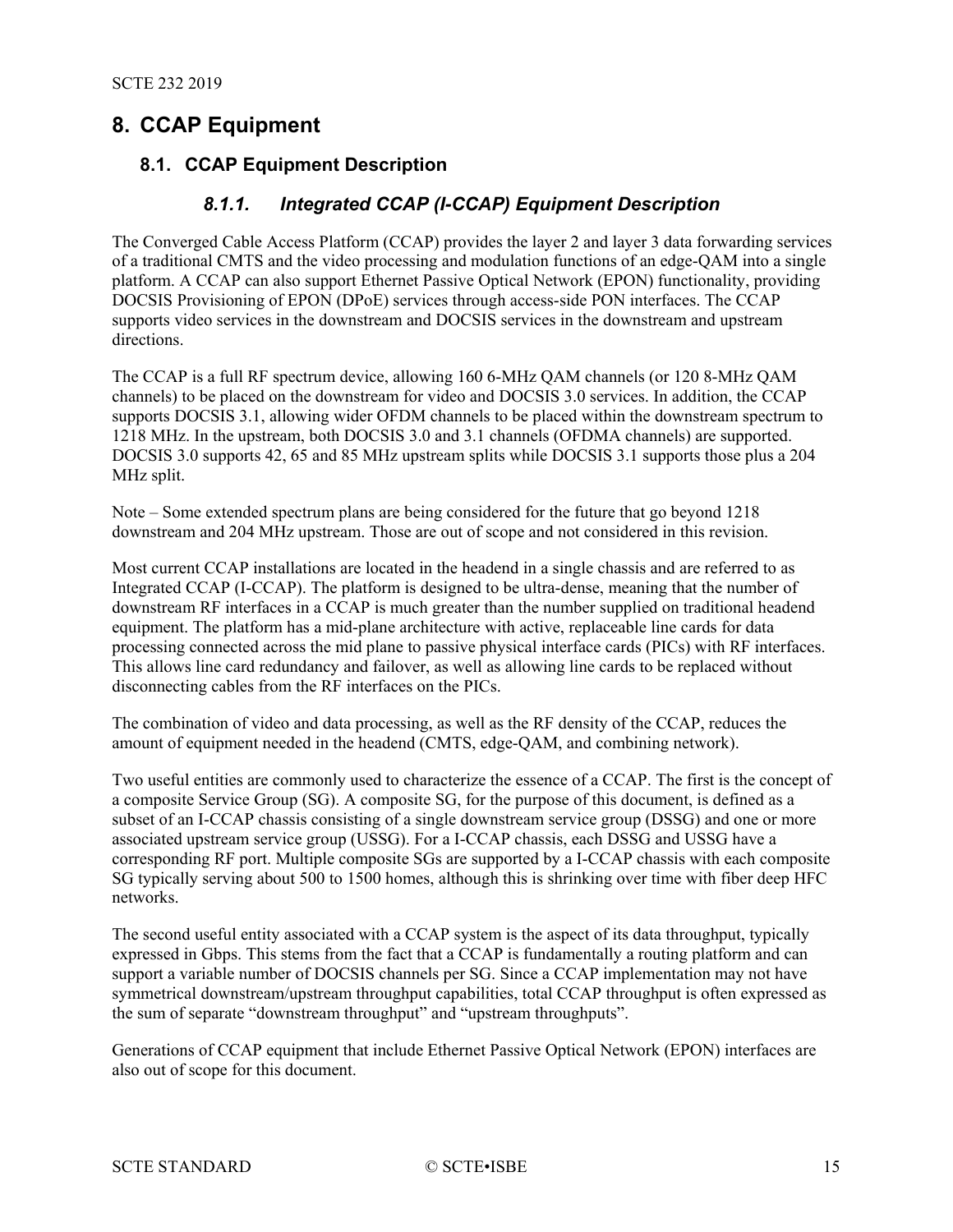#### *8.1.2. Distributed CCAP Architecture (DCA) Equipment Description*

<span id="page-15-0"></span>There has been recent strong interest in Distributed CCAP Architectures (DCA) where some or all of the CCAP functionality is pushed to a remote location including the outside plant in the field.

A key differentiation between DCA and I-CCAP is that the DCA optical transport is digital rather than analog. The digital optical link essentially makes the connection between the headend and the remote location (e.g. fiber node) a Layer 2/3 packet-based connection. In an HFC plant with a digital optical link, the link utilizes a baseband network transmission technology such as Ethernet, EPON (Ethernet over Passive Optical Networks), GPON (Gigabit Passive Optical Network), or any layer 2 technology that would support a fiber-based PHY layer.

The first distributed system defined by CableLabs is the Remote PHY (R-PHY) system that consists of a R-PHY device (RPD) located either in a node or shelf product; and a CCAP core chassis or server located in the headend or data center. The RPD performs the DOCSIS PHY layer processing while the CCAP core handles the DOCSIS MAC and upper layer CCAP protocols. The RPD plus all CCAP core components are functionally equivalent to an I-CCAP. Some additional Ethernet aggregation switching may also be needed in a DCA system and MUST be included in the energy metric measurements.

The CableLabs Flexible MAC Architecture (FMA) working group is in the process of defining several other variants of DCA including interfaces for various Remote MAC-PHY (R-MACPHY) systems. Much new product development is happening in this area. The first DCA system specified by the FMA working group is one that consists of a R-MACPHY device (RMD) located either in a node or shelf product; along with some core functions located in the headend or data center. The RMD performs the DOCSIS MAC and PHY layer processing. Additional processing may still be necessary in the headend or data center to provide full CCAP functionality. This may include routers, ethernet switches, MAC manager and a video processing core. These collectively will be referred to as RMD core components and all MUST be included in the energy metric measurements.

DCA device definitions:

- **RPD** A Remote PHY device (RPD) is a DCA module capable of DOCSIS PHY layer processing. It is typically located in the outside plant fiber node or a shelf in a cabinet or other remote location. An RPD module supports a single or sometimes several composite SGs as defined above.
- **CCAP Core** A CCAP Core is the part of a Remote PHY DCA system located in the headend or data center that performs all of the MAC and upper layer CCAP processing. It may be a dedicated chassis similar to I-CCAP devices or may be a virtual core running on a COTS server. The CCAP Core may be disaggregated across multiple entities (e.g. DOCSIS core, Video core, Ethernet switching/aggregation, and Control/Management element). All functions and features of the combined CCAP Core entities + RPD are equivalent to the I-CCAP discussed above. The energy metrics MUST include all CCAP Core elements necessary to implement the same function as I-CCAP.
- **RMD** A Remote MAC-PHY device (RMD) is a DCA module capable of DOCSIS MAC and PHY layer processing. It is typically located in the outside plant fiber node or a shelf in a cabinet or other remote location. An RMD module supports a single or sometimes several composite SGs as defined above.
- **RMD** Core The RMD Core components may include: router, ethernet aggregation switches, MAC manager and video core processing engine. All functions and features of the combined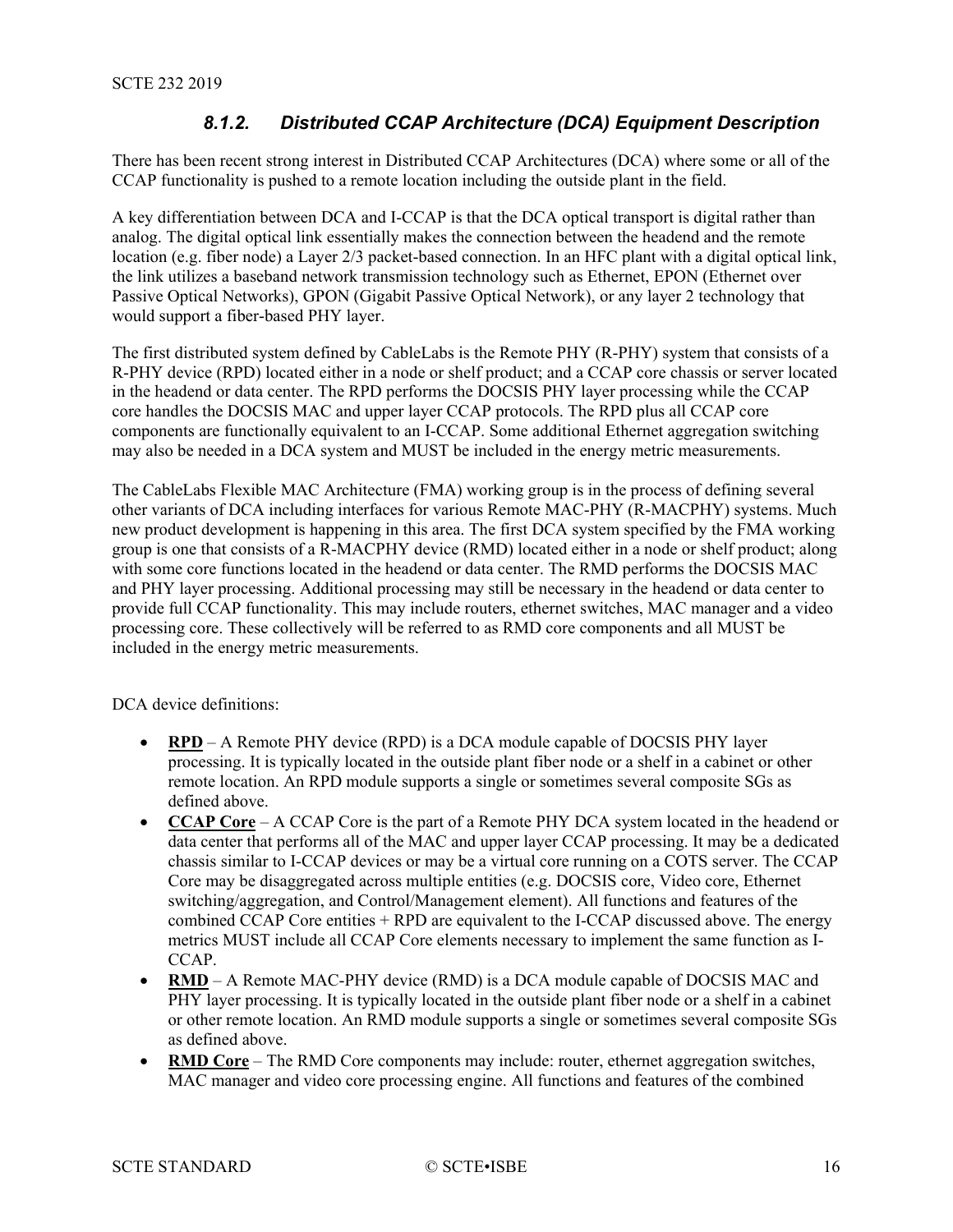RMD Core entities + RMD are equivalent to the I-CCAP discussed above. The energy metrics MUST include all RMD Core elements necessary to implement the same function as I-CCAP.

Note that for the RPD and RMD node products, there may not be a one to one mapping between DSSG/USSG and RF legs on the node. For example, a 1x1 RPD/RMD module supports a single composite SG with a single DSSG and a single USSG while a 1x2 RPD/RMD module supports a single composite SG with a single DSSG and two USSG. Either of these DCA modules may be put into a node with four RF legs. Note that the node will also contain sufficient RF combining and splitting to map the DSSG and USSG to the appropriate RF legs. Another example might be a 2x2 or 2x4 RPD/RMD that contains two composite service groups with 1:1 or 1:2 DS:US ratios respectively but maps to 4 RF legs in the node.

Also note that the CCAP Core and RMD core components connect via Ethernet and hence do not have any RF ports. That is why this metric applies to power per composite SG in the core which consists of one DSSG and its one or more associated USSG rather than per RF port.

DOCSIS has continued to evolve and now DOCSIS 4.0 includes support for DOCSIS Full Duplex (FDX) operation. DOCSIS FDX is intended for a Node+0 distributed system (i.e. RPD, RMD) and allows the upstream and downstream frequencies to overlap from 108 MHz up to 684 MHz. The FDX systems are substantially different then legacy DOCSIS 3.0/3.1 systems and will have their own separate scenarios defined for measuring power metrics.

#### <span id="page-16-0"></span>**8.2. CCAP Equipment Energy Metrics**

The two metrics specified in the below subsections are to be used to evaluate the power consumption characteristics of CCAP equipment, both I-CCAP and DCA equipment. It is important to note that evaluation and consideration of both metrics is required in order to ensure a comprehensive understanding of these characteristics.

<span id="page-16-1"></span>Note that the metric specified in section [8.2.2](#page-17-0) (Power Consumption per Throughput) is also applied to legacy I-CMTS equipment for comparing the power consumption of that equipment with that of CCAP equipment. See section [9.](#page-19-0)

## *8.2.1. CCAP Power Consumption per Service Group*

For chassis-based equipment, the CCAP power consumption per service group *shall* be determined with the following metric:

CCAP Total Chassis Power (Watts) Maximum Number of Composite Service roups supported by the chassis

*CCAP Total Chassis Power (Watts) shall* represent the total power consumption (in watts) of the CCAP chassis as determined by measurements at the power entry point just outside the chassis.

*Maximum Number of Composite Service Groups supported by the chassis shall* represent the highest number of composite Service Groups that can be supported in the chassis with the following constraints. The configuration for CCAP *shall* allow for the following cases:

a. A Composite service group with a 1:2 ratio consisting of a **single** downstream service group (DSSG) and **two** corresponding upstream service groups (USSG).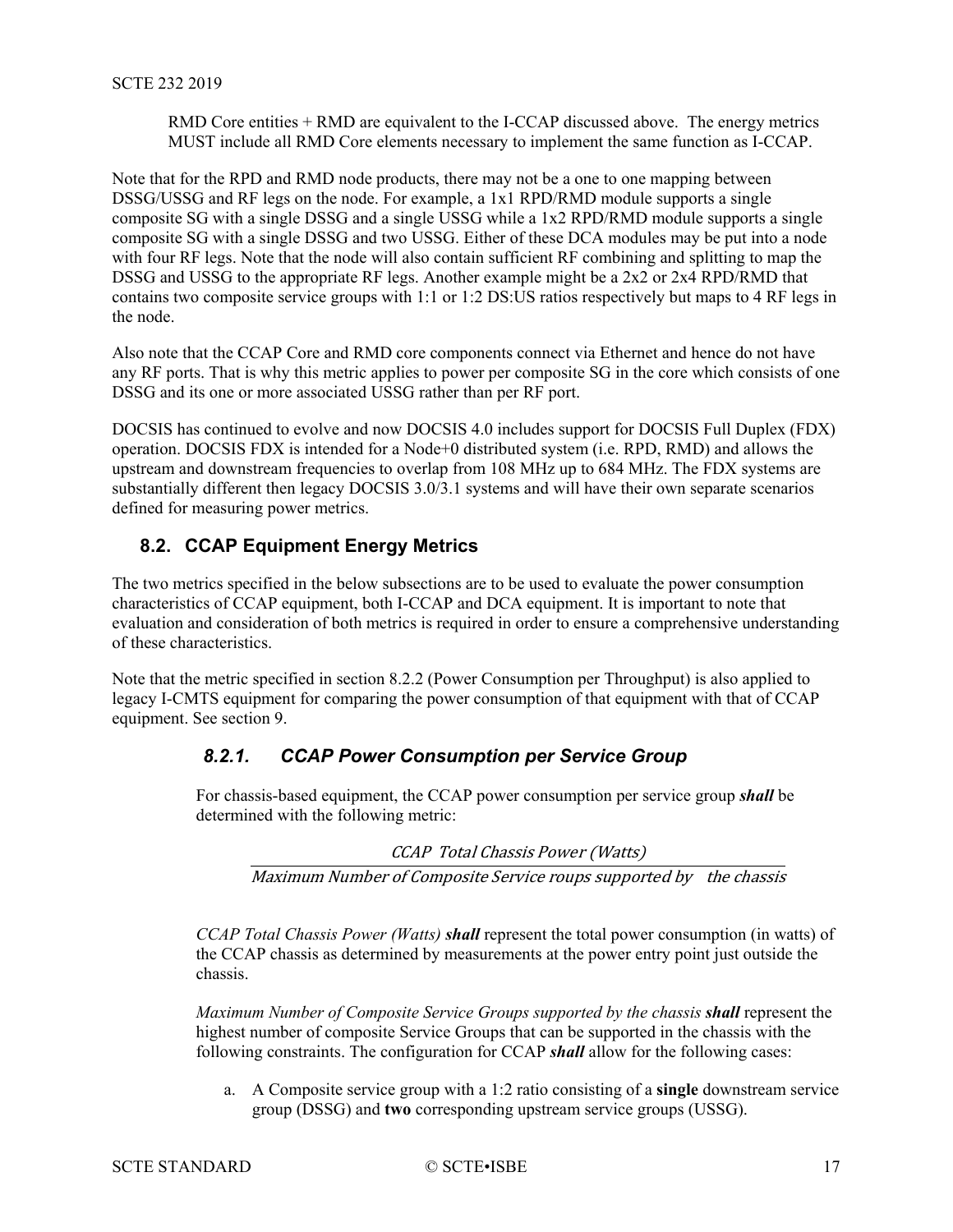b. A Composite service group with a 1:1 ratio consisting of a **single** DSSG and a **single** corresponding USSG.

The metric above shall be evaluated for both cases a and b for chassis-based equipment.

The applicable test procedures for evaluating the above metric are covered in sections 10.1, 10.2, 10.3, 10.4, 10.8, and their subsections.

The power consumption per service group for node-based DCA equipment *shall* be determined with the following metric:

Total DCA Module Delta Power (Watts) Maximum Number of Composite Service roups supported by the module

*Total DCA Module Delta Power (Watts) shall* represent the total incremental power consumption (in watts) of the node when operating in digital DCA mode compared to the node operating in traditional analog mode. The node power shall be determined by measurements at the power entry point just outside the node housing. The Total DCA Module Delta Power shall be the Total DCA Node Power minus the Total Analog Node Power.

DCA modules located in fiber nodes (e.g. RPD, RMD) are typically available in a single configuration (e.g. 1x1, 1x2, or 2x2). The node in analog mode shall be configured with the same segmentation as the DCA module configuration (i.e. 1x1, 1x2 or 2x2 to match DCA module).

This specification is not trying to define metrics to measure node power as that can vary tremendously from node type to node type depending on number of active RF legs and various HFC plant requirements. Rather, this specification is trying to capture the contribution to outside plant power usage from a distributed digital architecture.

#### <span id="page-17-0"></span>*8.2.2. CCAP Power Consumption per Throughput*

The power consumption per throughput for chassis-based CCAP equipment *shall* be determined with the following metric:

#### Total Chassis Power (Watts)

 $\overline{Maximum}$  Downstream Throughput (Gbps) +  $Maximum$  Upstream Throughput (Gbps)

*Total Chassis Power shall* represent the total power consumption in Watts of the equipment chassis as determined by measurements at the power entry point just outside the chassis.

*Maximum Downstream Throughput shall represent the maximum downstream payload*<sup>1</sup> throughput (i.e. rate of data traffic) supported by the chassis in Gbps as determined by measurements at the egress (cable-side) interfaces with the following conditions. The maximum downstream throughput *shall* be supported with a downstream packet loss not to exceed 0.01% (i.e. approximating non-blocking operation). If the packet loss exceeds the above limit then the downstream throughput *shall* be decreased until the limit is met.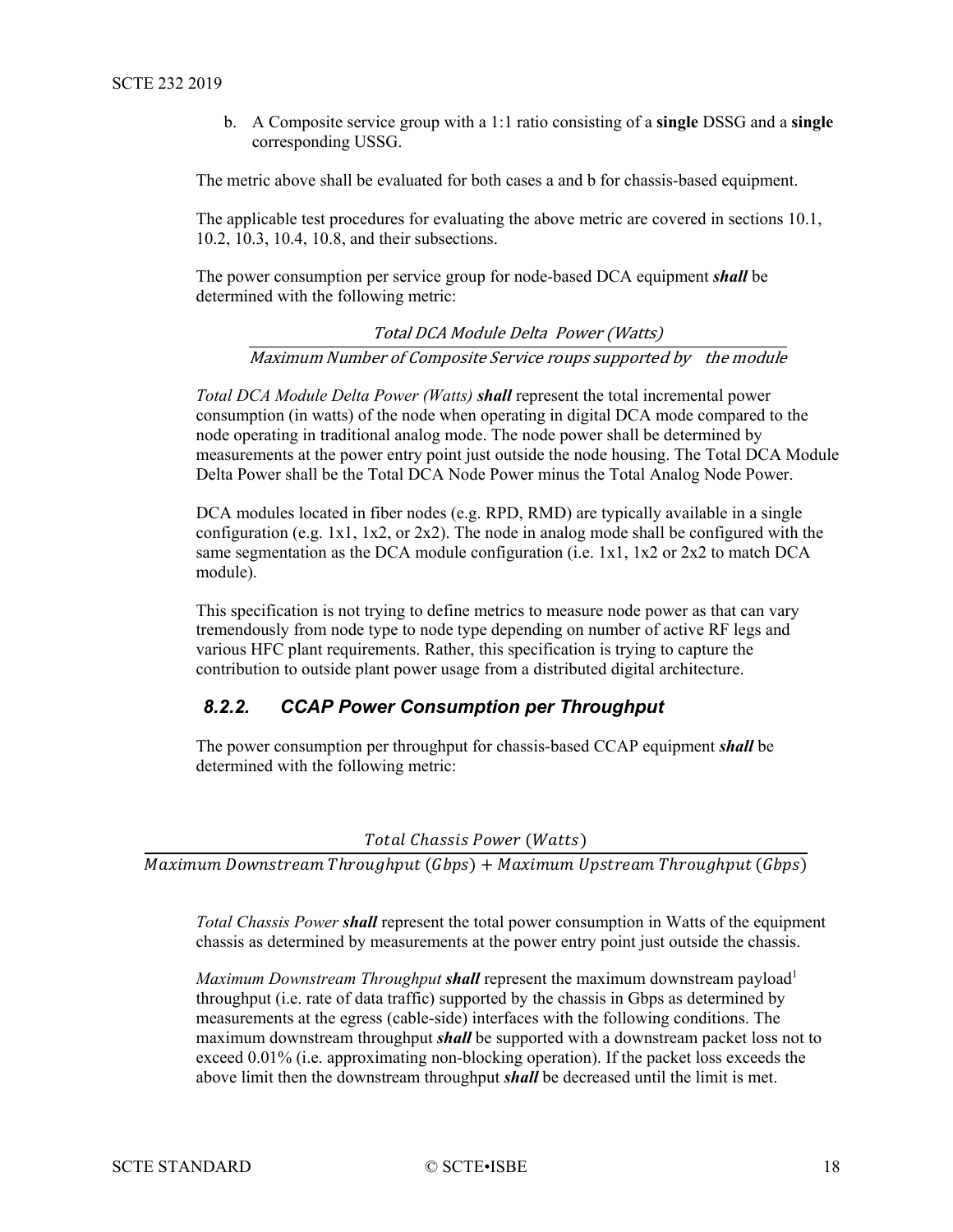*Maximum Upstream Throughput shall represent the maximum upstream payload*<sup>1</sup> throughput (i.e. rate of data traffic) supported by the chassis in Gbps as determined by measurements at the egress (network-side) interfaces with the following conditions. The maximum upstream throughput *shall* be supported with an upstream packet loss not to exceed 0.01% (i.e. approximating non-blocking operation). If the packet loss exceeds the above limit then the upstream throughput *shall* be decreased until the limit is met.

The applicable test procedures for evaluating the above metric for a CCAP system are covered in sections [10.1,](#page-19-3) [10.2,](#page-19-4) [10.5,](#page-21-1) [10.8,](#page-25-2) and their subsections. The applicable test procedures for evaluating the above metric for a legacy I-CMTS system are covered in sections [10.1,](#page-19-3) [10.2,](#page-19-4) [10.5,](#page-21-1) [10.6,](#page-22-0) and their subsections.

The power consumption per throughput for node-based DCA equipment *shall* be determined with the following metric:

Total DCA Module Delta Power (Watts)

 $\overline{Maximum}$  Downstream Throughput (Gbps) +  $Maximum$  Upstream Throughput (Gbps)

*Total DCA Module Delta Power shall* represent the total incremental power consumption in Watts of the DCA module inside the node as described above in section 8.2.1.

*Maximum Downstream Throughput* is the same as defined above.

*Maximum Upstream Throughput* is the same as defined above.

<sup>1</sup>Payload throughput as defined in this standard includes DOCSIS overhead bits (e.g. FEC, Preamble) but does *not* include Ethernet and IP header bits.

#### <span id="page-18-0"></span>**8.3. Rack mounted CCAP Equipment Functional Density Metrics**

The CCAP Service Group Functional Density for rack-mounted CCAP equipment *shall* be determined with the following metric:

• *Maximum Number of Composite Service Groups per CCAP rack unit*

The above metric *shall* be evaluated by dividing the maximum number of composite service groups supported by the CCAP chassis by the total number of chassis rack units. The maximum number of composite service groups per CCAP chassis unit *shall* be determined as specified in section [8.2.1.](#page-16-1)

The CCAP Throughput Functional Density *shall* be determined with the following metric:

• *Maximum Throughput per CCAP rack unit*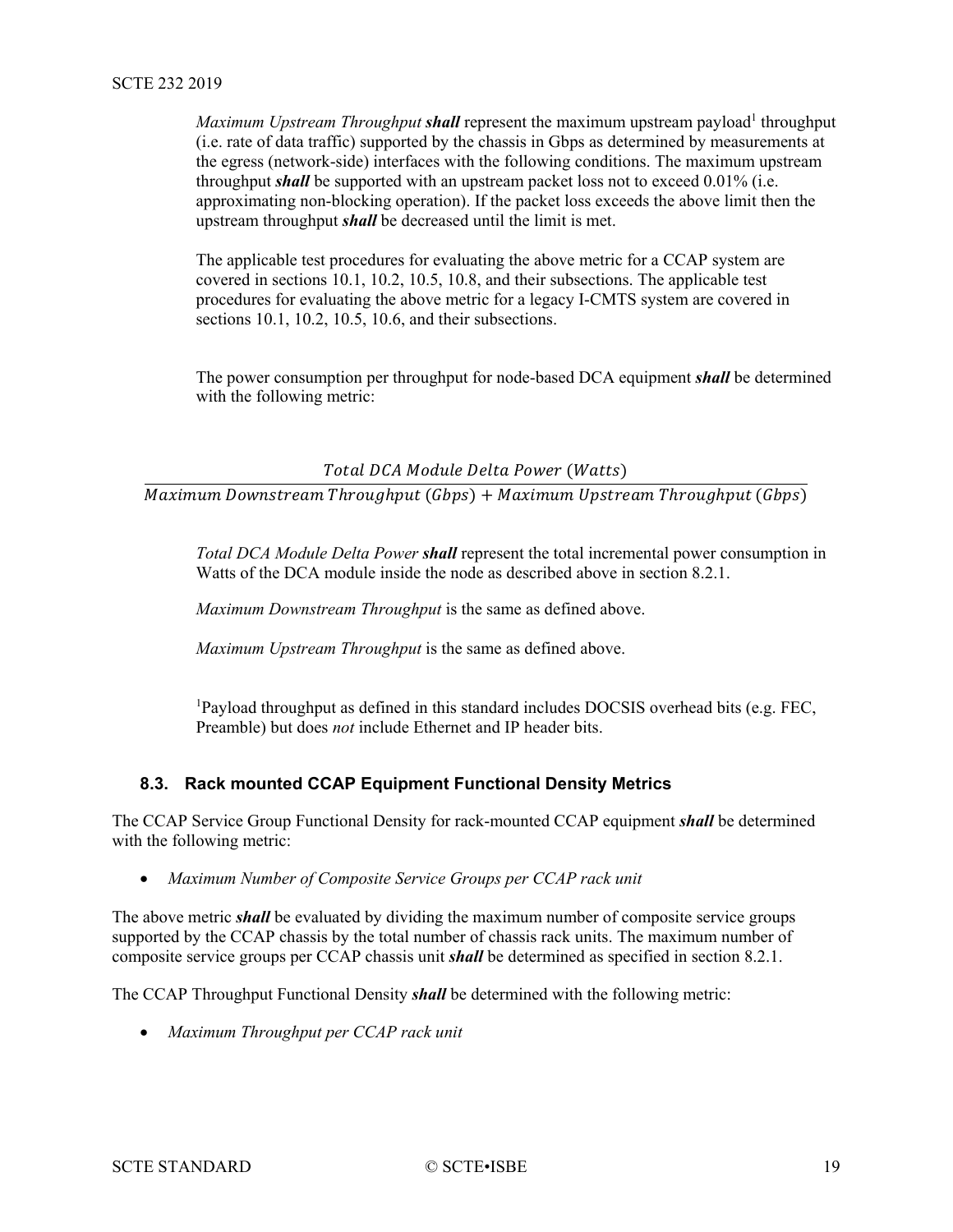The above metric *shall* be evaluated by dividing the maximum throughput (in Gbps) supported by the CCAP chassis by the total number of chassis rack units. The maximum throughput per CCAP chassis unit *shall* be determined using the guidance provided in sections [8.2.2](#page-17-0) and [10.5.](#page-21-1)

## <span id="page-19-0"></span>**9. Legacy I-CMTS versus CCAP Equipment**

The intent of the below metric is to provide a means for comparing the power consumption of legacy I-CMTS equipment with that of CCAP equipment.

#### <span id="page-19-1"></span>**9.1. Power Consumption per Throughput**

The power consumption per throughput for legacy I-CMTS or CCAP equipment *shall* be determined with the metric specified in section [8.2.2.](#page-17-0)

## <span id="page-19-2"></span>**10. Test Procedures**

#### <span id="page-19-3"></span>**10.1. General Requirements and Methodology**

The general requirements and methodology specified in [SCTE\_General\_Test\_Procedures] for measuring power consumption *shall* be applied to the testing of all equipment types. That document includes requirements for aspects such as environmental, measurement equipment calibration, equipment stabilization, and general power measurement guidelines.

#### <span id="page-19-4"></span>**10.2. General Equipment Configuration**

The following general equipment configuration (adapted from [ATIS-0600015.03.2009] – section 6.2) *shall* be applied to the testing of all equipment types:

- All testing *shall* be performed on a fully-loaded chassis or node, as defined by the referenced application.
- All ports *shall* be in an active state and passing or ready to pass traffic.
- System software *shall* be properly configured prior to the test and all the necessary hardware components installed. Hardware and software *shall* be representative of a production unit.
- There is no EUT configuration change allowed any time beyond preparation phase. This includes (but not limited to) external configuration commands, scripts executing configuration commands on EUT during testing, etc.

Configuration *shall* include redundancy if supported by the particular EUT.

<span id="page-19-5"></span>For any configuration or functionality that is not supported by the EUT, the equipment vendor *shall* provide a reasonable substitution and the particular substitution details *shall* be recorded along with the test results.

#### *10.2.1. Packet Length Distribution for I-CMTS and CCAP*

The following distribution of packet lengths *shall* be applied to the testing of I-CMTS and CCAP equipment.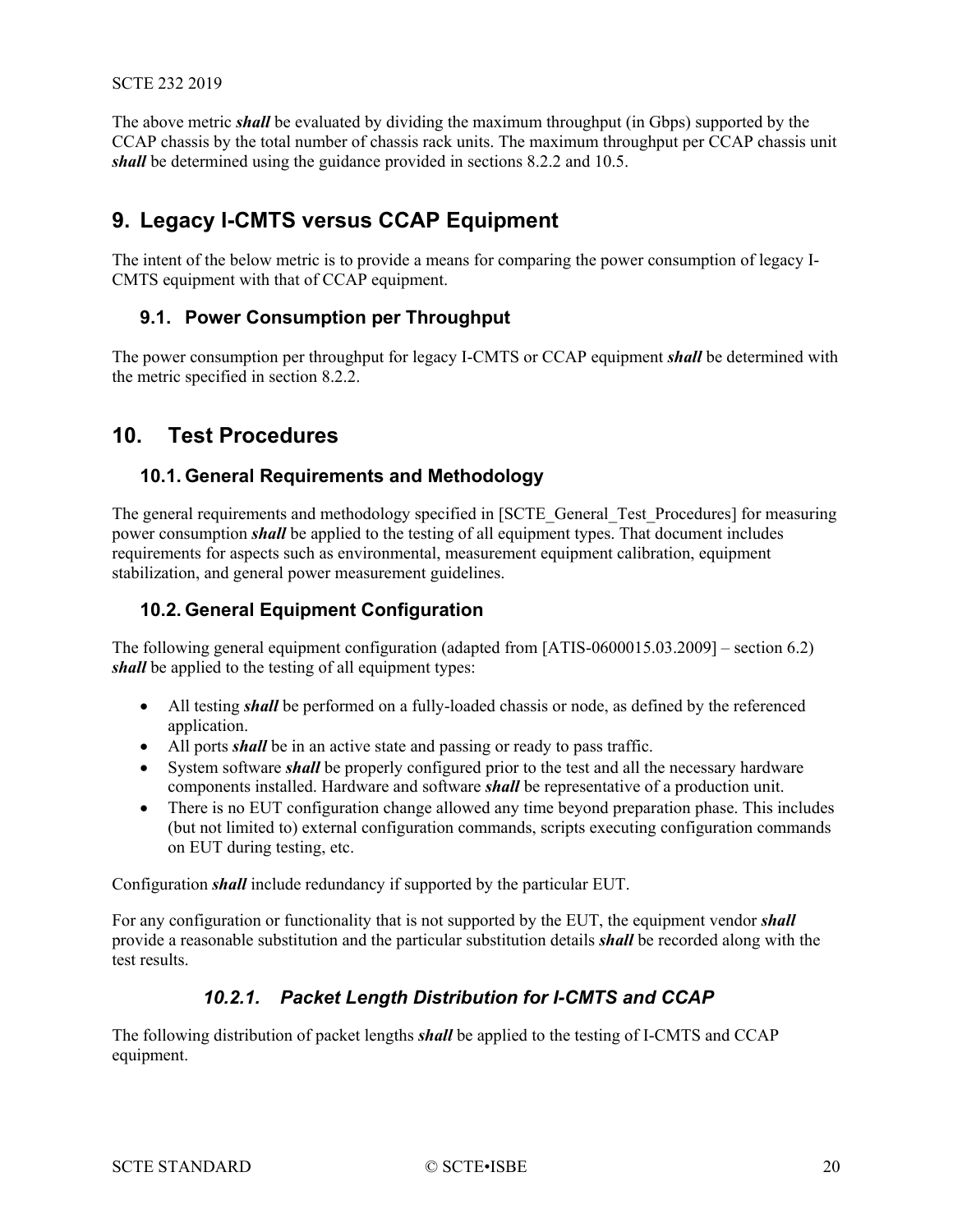| <b>Packet Length</b><br>(bytes) | Percentage of<br><b>Total Traffic</b><br>$\%$ |
|---------------------------------|-----------------------------------------------|
| 64                              |                                               |
| 220                             |                                               |
| 1000                            |                                               |
| 1514                            |                                               |

#### *10.2.1.1. Downstream Packet Length*

#### *10.2.1.2. Upstream Packet Length*

The following table *shall* be used for all SC-QAM channels and for any OFDMA channels that are below 108 MHz.

| <b>Packet Length</b><br>(bytes) | Percentage of<br><b>Total Traffic</b><br>$(\%)$ |
|---------------------------------|-------------------------------------------------|
| 64                              | 50                                              |
| 70                              | 25                                              |
| 200                             | 15                                              |
| 1483                            | 10                                              |

All OFDMA channels that are greater than 108 MHz, including FDX channels, *shall* use the same packet length distribution as the downstream channels.

#### <span id="page-20-0"></span>**10.3. General Measurement Procedure – 70% Utilization**

The 70% Utilization procedure *shall* consist of the following steps.

- 1. Pre-conditions:
	- a. Prior to the actual test, the EUT *shall* be exposed to the environmental conditions defined in [SCTE\_General\_Test\_Procedures].
- 2. Configuration and Stabilization:
	- a. Prior to testing, the EUT *shall* be powered and configured according to the requirements and loading defined in the test procedures section for the particular equipment type as listed below.
		- i. I-CMTS equipment Section [10.6](#page-22-0)
		- ii. CCAP equipment Section [10.8](#page-25-2)
	- b. Traffic generators are used to simulate traffic and collect the performance-related results according to the test conditions for the equipment type under test. Generators *shall* be configured for the specified traffic mix and traffic profile. Traffic generation *shall* be configured such that all configured cable-side downstream and upstream channels (CCAP and I-CMTS only) of the EUT are utilized at  $70\% \pm 0.5\%$ . The configured network-side interfaces *shall* support the cable-side utilization of 70% with a packet loss not to exceed 0.01% (i.e. approximating non-blocking operation). If the network-side drop rate exceeds 0.01% then additional network-side resources *shall* be installed to increase the capacity.
	- c. Allow the equipment to stabilize in this mode for 15 minutes.
- 3. Measure and record the chassis power consumption for a period of 15 minutes. The measurement *shall* be in Watts as determined with a Power Meter at the power entry point just outside the chassis. If the power varies over the 15 minute measurement time interval, an average of the measurement *shall* be calculated.
- 4. Evaluate the appropriate equipment power consumption metric (see list below) and record the results.
	- a. I-CMTS equipment Section [6.2.2](#page-11-0)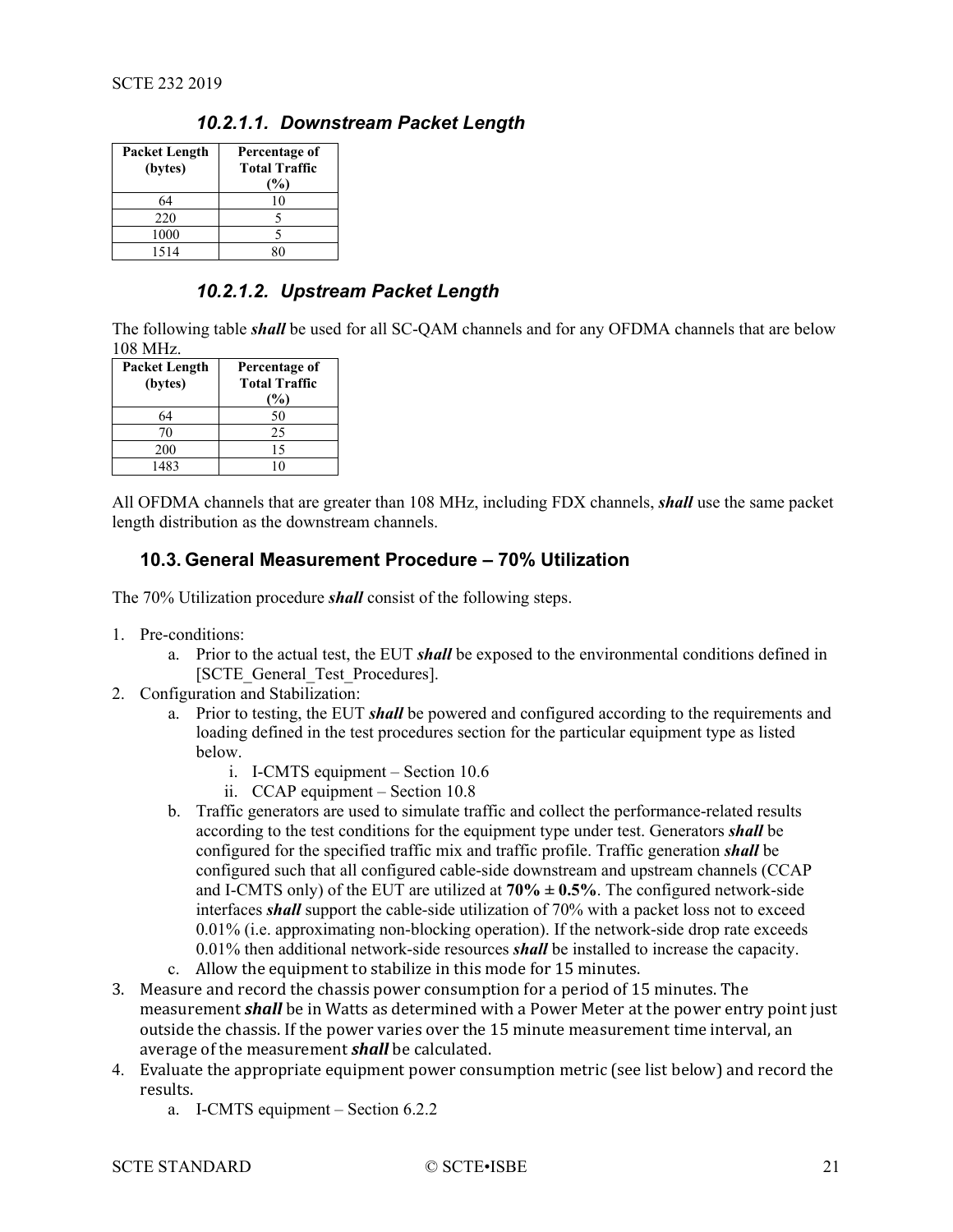- b. CCAP equipment Section [8.2.1](#page-16-1)
- <span id="page-21-0"></span>5. Repeat steps  $2 - 4$  for each applicable configuration scenario defined in the test configuration section for the equipment type under test.

#### **10.4. General Measurement Procedure – Idle Test**

The purpose of this procedure is to evaluate the power consumption metrics while the system is not passing traffic. The Idle test procedure *shall* consist of the following steps.

- 1. Pre-conditions:
	- a. Prior to the actual test, the EUT *shall* be exposed to the environmental conditions outlined in [SCTE General Test Procedures].
- 2. Configuration and Stabilization:
	- a. Prior to testing, the EUT *shall* be powered and configured according to the requirements and loading defined in the test procedures sections for the particular equipment type. In particular, the EUT *shall* still be *capable* of performing its normal functions (e.g. passing traffic, registering cable modems, etc.) across its full set of resources.
		- i. I-CMTS equipment Section [10.6](#page-22-0)
		- ii. PTP and NTP Time Server equipment Section [10.7](#page-24-4)
		- iii. CCAP equipment Section [10.8](#page-25-2)
	- b. The traffic generators *shall* be configured as follows:
		- i. For I-CMTS and CCAP equipment: Configure the traffic generators such that all configured upstream channels, downstream channels, and network-side interfaces of the EUT are utilized at **0%** with a tolerance of **0.1%**.
		- ii. For PTP and NTP Time Server equipment: Configure the traffic generators such that no PTP or NTP client operations are taking place.
	- c. Allow the equipment to stabilize in this mode for 15 minutes.
- 3. Measure and record the chassis power consumption for a period of 15 minutes. The measurement *shall* be in Watts as determined with a Power Meter at the power entry point just outside the chassis. If the power varies over the 15 minute measurement time interval, an average of the measurement *shall* be calculated.
- 4. Evaluate the appropriate equipment power consumption metric (see list below) and record the results.
	- a. I-CMTS equipment Section [6.2.2](#page-11-0)
	- b. PTP and NTP Time Server equipment Section [7.2.1](#page-13-1)
	- c. CCAP equipment Section  $8.2.1$
- 5. Repeat steps  $2 4$  for each applicable configuration scenario defined in the test configuration section for the equipment type under test.

#### <span id="page-21-1"></span>**10.5. General Measurement Procedure – Power Per Throughput**

The Power per Throughput measurement procedure *shall* consist of the following steps.

- 1. Pre-conditions:
	- a. Prior to the actual test, the EUT *shall* be exposed to the environmental conditions defined in [SCTE\_General\_Test\_Procedures].
- 2. Configuration and Stabilization:
	- a. Prior to testing, the EUT *shall* be powered and configured according to the requirements and loading defined in the test procedures section for the particular equipment type as listed below.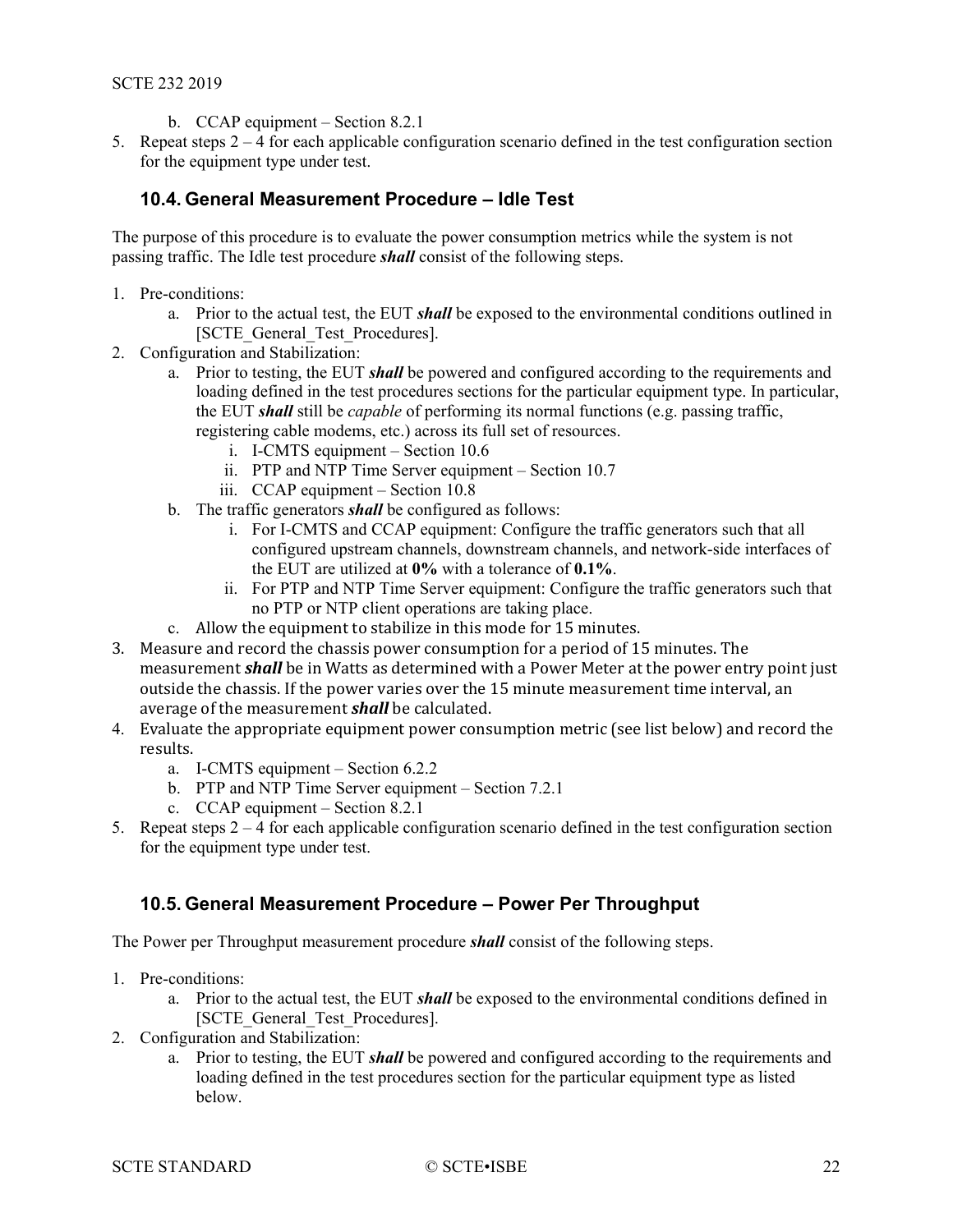- i. I-CMTS equipment Section [10.6](#page-22-0)
- ii. CCAP equipment Section [10.8](#page-25-2)
- b. Traffic generators are used to simulate traffic and collect the performance-related results according to the test conditions for the equipment type under test. Generators *shall* be configured for the specified traffic mix and traffic profile. The traffic rate *shall* be configured such that the measured downstream and upstream EUT payload<sup>1</sup> throughputs achieve their highest possible sustained values with no more than the maximum packet drop rate specified in section [8.2.2.](#page-17-0)
	- i. The downstream payload throughput *shall* be measured at the (cable-side) egress interfaces. This effectively measures the rate of traffic that the EUT forwards to cable-side clients.
	- ii. The upstream payload throughput *shall* be measured at the (network-side) egress interfaces. This effectively measures the rate of traffic from cable-side clients that is forwarded by the EUT.
- c. Allow the equipment to stabilize in this mode for 15 minutes.
- 3. Measure and record the chassis or node power consumption for a period of 15 minutes. The measurement *shall* be in Watts as determined with a Power Meter at the power entry point just outside the chassis. If the power varies over the 15 minute measurement time interval, an average of the measurement *shall* be calculated.
- 4. Evaluate the appropriate equipment power consumption metric (see list below) and record the results.
	- a. I-CMTS equipment (for comparison with CCAP) Section [9.1](#page-19-1)
	- b. CCAP equipment Section [8.2.2](#page-17-0)
- 5. Repeat steps  $2 4$  for each applicable configuration scenario defined in the test configuration section for the equipment type under test.

<sup>1</sup>Payload throughput as defined in this standard includes DOCSIS overhead bits (e.g. FEC, Preamble) but does *not* include Ethernet and IP header bits.

#### <span id="page-22-0"></span>**10.6. Power Consumption Test Procedures for I-CMTS Equipment**

The I-CMTS chassis *shall* be at the maximum line card and common equipment configuration with all active RF ports enabled.

The I-CMTS power consumption metric *shall* be evaluated for the North American and European configurations shown below for both scenarios A and B if supported by the particular I-CMTS product. If the I-CMTS product does not support both scenarios then the metric *shall* be evaluated for either scenario A or scenario B for both the North American and European configurations.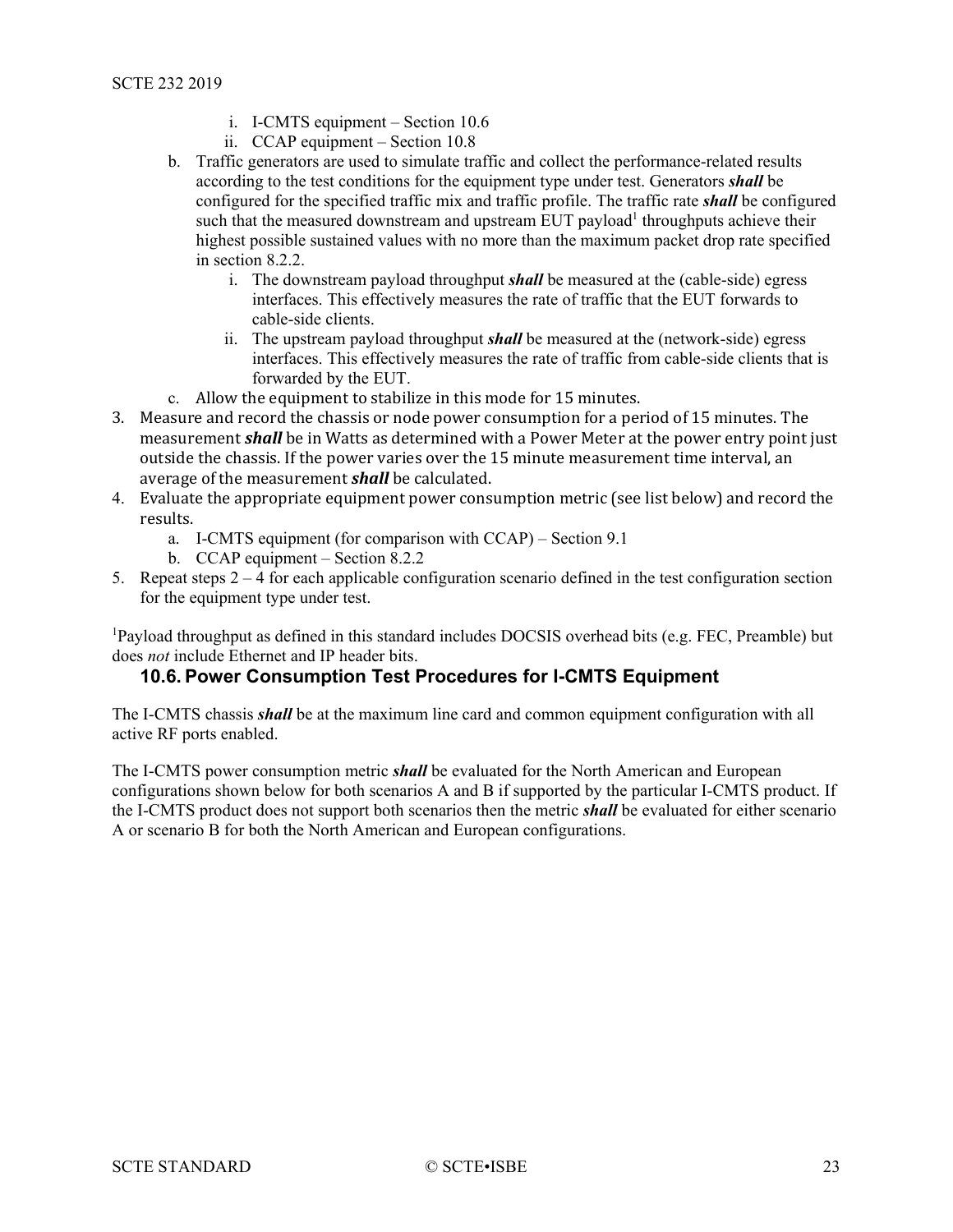<span id="page-23-0"></span>

|                                                          | Scenario A<br>1:2 DS:US RF Port Ratio         | <b>Scenario B</b><br>1:1 DS:US RF Port Ratio  |
|----------------------------------------------------------|-----------------------------------------------|-----------------------------------------------|
| DS Spectrum                                              | 54 - 1002 MHz                                 | 54 - 1002 MHz                                 |
| DS D3.0 SC-<br>QAM channels<br>per RF port               | <b>Maximum supported</b><br>equipage per port | <b>Maximum supported</b><br>equipage per port |
|                                                          |                                               |                                               |
| US Spectrum                                              | $5 - 42$ MHz                                  | 5 - 42 MHz                                    |
| <b>US D3.0 SC-</b><br><b>QAM Channels</b><br>per RF Port | <b>Maximum supported</b><br>equipage per port | <b>Maximum supported</b><br>equipage per port |

*10.6.1. North American I-CMTS Configuration*

The following channel configuration *shall* be applied for North American I-CMTS equipment:

Downstream:

• Configure the supported maximum number of DOCSIS 3.0 SC-QAM downstream channels per RF port. All DOCSIS SC-QAM downstream channels *shall* be Annex B 256-QAM (modulation order), 6 MHz channel width, configured per [ITU-T J.83-B], running at the maximum [DOCSIS DRFI]-specified power level.

Upstream:

• Configure the supported maximum number of DOCSIS 3.0 SC-QAM upstream channels per RF port. All DOCSIS SC-QAM upstream channels *shall* be configured as A-TDMA (channel-type), 64-QAM (modulation order), 6.4 MHz (channel width).

<span id="page-23-1"></span>

|                                                          | <b>Scenario A</b><br>1:2 DS:US RF Port Ratio  | <b>Scenario B</b><br>1:1 DS:US RF Port Ratio  |
|----------------------------------------------------------|-----------------------------------------------|-----------------------------------------------|
| DS Spectrum                                              | 108 - 1002 MHz                                | 108 - 1002 MHz                                |
| DS D3.0 SC-<br><b>QAM</b> channels<br>per RF port        | <b>Maximum supported</b><br>equipage per port | <b>Maximum supported</b><br>equipage per port |
|                                                          |                                               |                                               |
| <b>US Spectrum</b>                                       | $5 - 65$ MHz                                  | $5 - 65$ MHz                                  |
| <b>US D3.0 SC-</b><br><b>QAM Channels</b><br>per RF Port | <b>Maximum supported</b><br>equipage per port | <b>Maximum supported</b><br>equipage per port |

*10.6.2. European I-CMTS Configuration*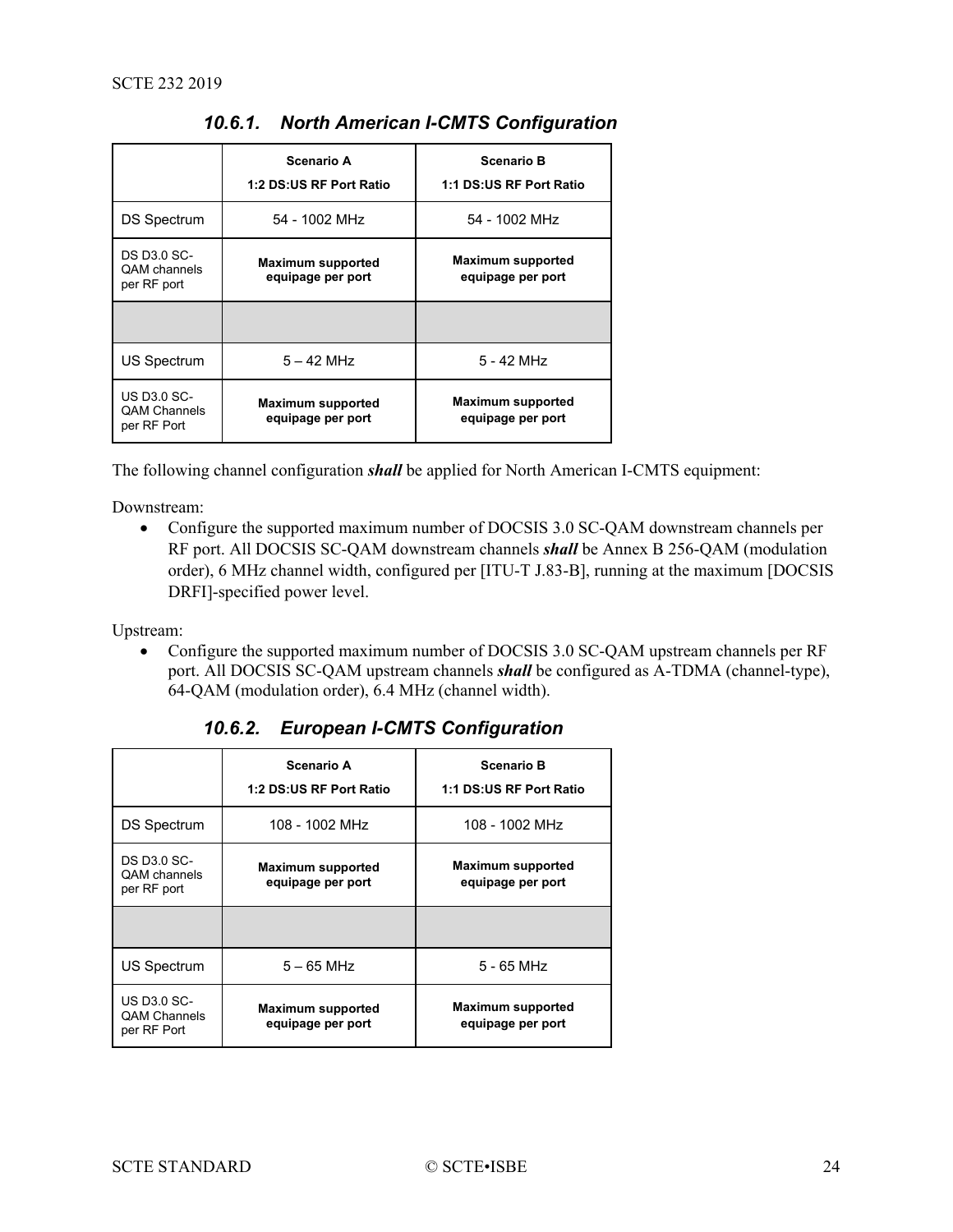#### SCTE 232 2019

The following channel configuration *shall* be applied for European I-CMTS equipment:

Downstream:

• Configure the supported maximum number of DOCSIS 3.0 SC-QAM downstream channels per RF port. All DOCSIS SC-QAM downstream channels *shall* be Annex A 256-QAM (modulation order), 8 MHz channel width, configured per [EN 300 429], running at the maximum [DOCSIS DRFI]-specified power level.

Upstream:

• Configure the supported maximum number of DOCSIS 3.0 SC-QAM upstream channels per RF port. All DOCSIS SC-QAM upstream channels *shall* be configured as A-TDMA (channel-type), 64-QAM (modulation order), 6.4 MHz channel width.

#### *10.6.3. I-CMTS Traffic Distribution*

<span id="page-24-0"></span>The I-CMTS North American and European test configurations per channel type *shall* consist of the following traffic mixtures.

- Downstream D3.0 SC-QAM channels:  $100\%$  unicast<sup>1</sup> HSD
- Upstream D3.0 SC-QAM channels: 100% unicast HSD

<sup>1</sup>Some downstream packet replication such as IP multicast is permitted in order to fully utilize the downstream capacity of cable-side channels for the power per throughput measurement (see sections [9](#page-19-0) and [10.5\)](#page-21-1).

The I-CMTS North American and European test configuration *shall* provide for the downstream and upstream packet length distribution specified in section [10.2.1.](#page-19-5)

#### *10.6.4. Additional I-CMTS configuration:*

<span id="page-24-1"></span>The following additional configurations apply to both the North American and European test configurations.

• Static routing configuration *should* be used for the population of routing tables. Dynamic routing protocols *may* be utilized.

#### <span id="page-24-4"></span><span id="page-24-2"></span>**10.7. Power Consumption Test Procedures for PTP and NTP Time Server Equipment**

#### *10.7.1. Time Server Equipment Supporting PTP Only*

<span id="page-24-3"></span>The following test procedures *shall* be applied to the testing of time server equipment that provides PTP timing functionality but not NTP functionality.

- 1. Configure the EUT for operation as a Precision Time Protocol (PTP) Grandmaster clock (based on IEEE 1588).
- 2. Appropriate test generator equipment *shall* be configured and connected to the EUT such that the maximum number of PTP clients supported by the EUT can be simultaneously served.
- 3. Perform power measurements to evaluate the metric defined in section [7.2.1](#page-13-1) and record the results.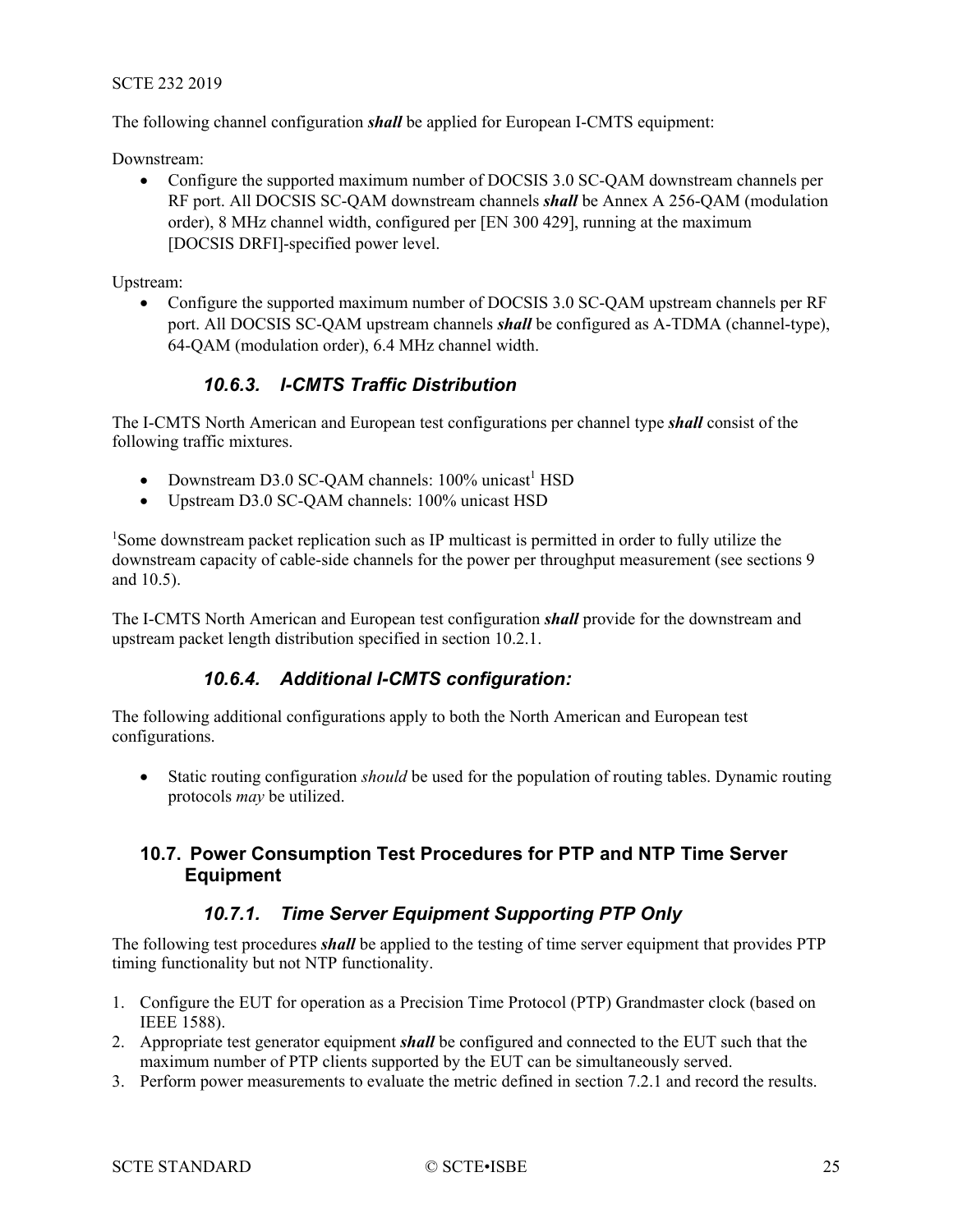#### *10.7.2. Time Server Equipment Supporting NTP Only*

<span id="page-25-0"></span>The following test procedures *shall* be applied to the testing of time server equipment that provides NTP timing functionality but not PTP functionality.

- 1. Configure the EUT for operation as a Network Time Protocol (NTP) server (based on Stratum 1, 2, or 3).
- 2. Appropriate test generator equipment *shall* be configured and connected to the EUT such that the maximum number of NTP transactions supported by the EUT can be simultaneously served.
- <span id="page-25-1"></span>3. Perform power measurements to evaluate the metric defined in section [0](#page-13-4) and record the results.

#### *10.7.3. Time Server Equipment Supporting Both PTP and NTP*

The following test procedures *shall* be applied to the testing of time server equipment that provides both PTP as well as NTP timing functionality.

- 1. Configure the EUT to its maximum scaling capabilities for operation as a Precision Time Protocol (PTP) Grandmaster clock (based on IEEE 1588) while disabling / minimizing functionality providing NTP timing operations.
- 2. Appropriate test generator equipment *shall* be configured and connected to the EUT such that the maximum number of PTP clients supported by the EUT can be simultaneously served.
- 3. Evaluate the metric defined in section [7.2.1](#page-13-1) and record the results.
- 4. Configure the EUT to its maximum scaling capabilities for operation as a Network Time Protocol (NTP) server (based on Stratum 1, 2, or 3) while disabling / minimizing functionality providing PTP timing operations.
- 5. Appropriate test generator equipment *shall* be configured and connected to the EUT such that the maximum number of NTP transactions supported by the EUT can be simultaneously served.
- 6. Allow the EUT and test equipment to stabilize for 15 minutes.
- 7. Perform power measurements to evaluate the metric defined in section [0](#page-13-4) and record the results.

#### <span id="page-25-3"></span><span id="page-25-2"></span>**10.8. Power Consumption Test Procedures for CCAP Equipment**

#### *10.8.1. CCAP Configuration*

The chassis or module *shall* be at the maximum line card and common equipment configuration with all active ports enabled (e.g. RF, Ethernet ports) to the extent such that only the maximum number of composite service groups are configured and enabled. Extra downstream or upstream RF ports (and other related equipage) that are not part of a composite service group *shall* not be configured and enabled.

The applicable test configuration scenario(s) from the tables in sections [10.8.1.1](#page-26-0) and [10.8.1.1](#page-27-0) *shall* be determined based on the product generation definition date as specified in [SCTE General Test Procedures] - section 6.7.1.

The following tables have been modified from the previous revision of this document such that the North American and European configurations both use the same downstream configurations. The only difference in the downstream being whether the narrowcast QAM, broadcast QAM and DOCSIS 3.0 SC-QAM are configured for Annex B (6-MHz N.A.) or Annex A (8-MHz Euro). The number of DOCSIS 3.0 upstream channels and DOCSIS 3.1 OFDMA non-overlapping spectrum varies depending on whether it is North American (42 MHz), Euro (65 MHz), Mid-split (85 MHz) or High-split (204 MHz) systems.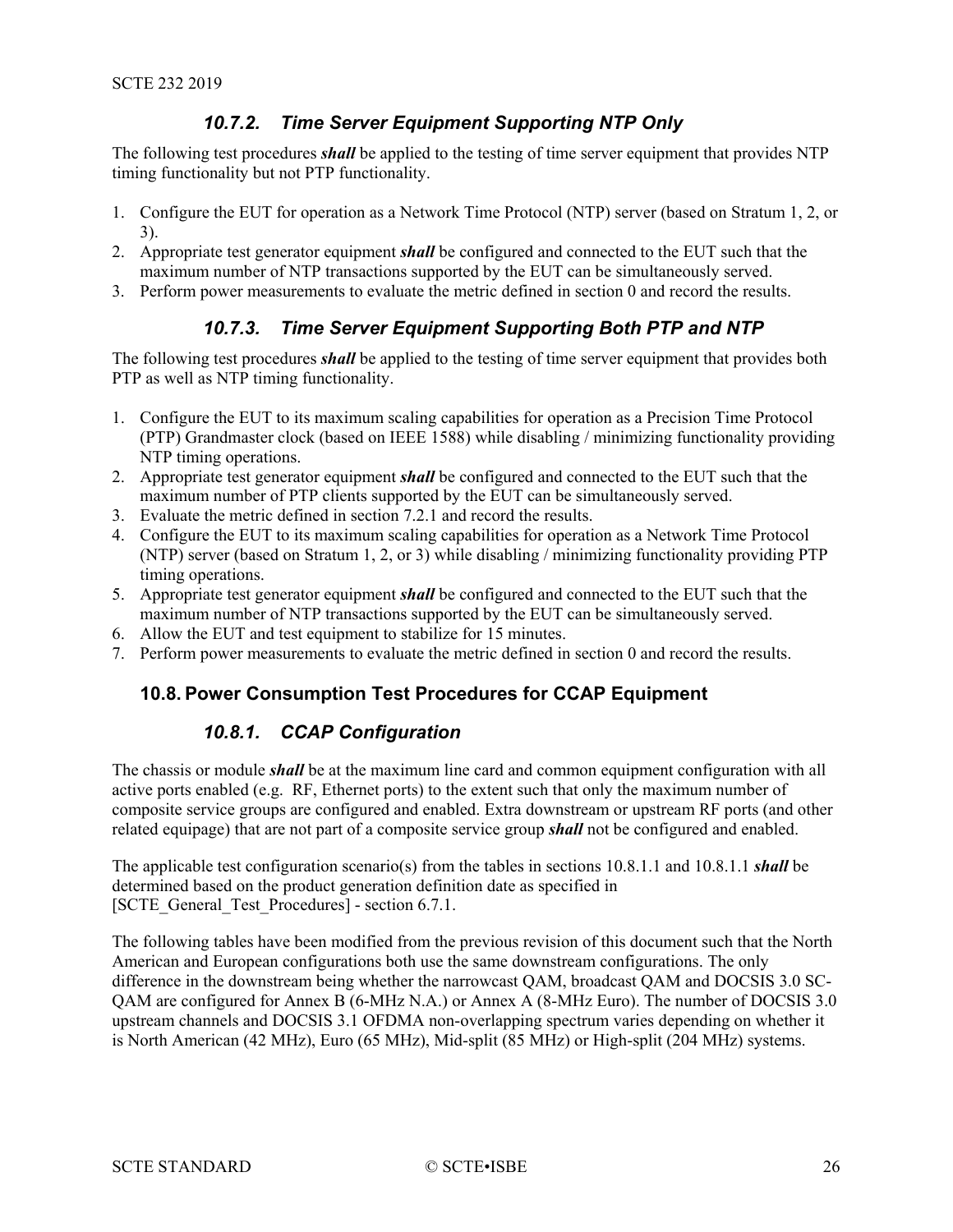<span id="page-26-0"></span>

|                                                       | <b>Scenario A</b><br>(860 MHz)           | <b>Scenario B</b><br>(1002 MHz)  | Scenario C<br>(1218/85 MHz)              | Scenario D<br>(1218/204 MHz)      |
|-------------------------------------------------------|------------------------------------------|----------------------------------|------------------------------------------|-----------------------------------|
| <b>DS Spectrum</b>                                    | 108 - 860 MHz                            | 108 - 1002 MHz                   | 108 - 1218 MHz                           | 258 - 1218 MHz                    |
| <b>DS NarrowCast</b><br>Video SC-QAM<br>chan per DSSG | 8 Annex A or<br>12 Annex B               | 12 Annex A or<br>16 Annex B      | 6 Annex A or<br>8 Annex B                | 6 Annex A or<br>8 Annex B         |
| DS Broadcast<br>Video SC-QAMs<br>chan per DSSG        | 20 Annex A or<br>24 Annex B              | 20 Annex A or<br>24 Annex B      | 20 Annex A or<br>16 Annex B              | 20 Annex A or<br>16 Annex B       |
| DS D3.0 SC-QAM<br>chan per DSSG                       | 12 Annex A or<br>16 Annex B              | 16 Annex A or<br>24 Annex B      | 16 Annex A or<br>24 Annex B              | 16 Annex A or<br>24 Annex B       |
| DS D3.1 OFDM<br>chan per DSSG                         | One 96 MHz D3 1<br>OFDM channel          | One 192 MHz D3.1<br>OFDM channel | Two 192 MHz D3.1<br><b>OFDM</b> channels | Two 192 MHz D3 1<br>OFDM channels |
|                                                       |                                          |                                  |                                          |                                   |
| <b>DS:US ratios</b>                                   | 1:1 & 1:2 ratios                         | 1:1 & 1:2 ratios                 | 1:1 & 1:2 ratios                         | 1:1 & 1:2 ratios                  |
| US Spectrum                                           | $N.A.: 5 - 42 MHz$<br>Euro: $5 - 65$ MHz | Mid-split: $5 - 85$ MHz          | Mid-split: $5 - 85$ MHz                  | High-split: $12 - 204$ MHz        |
| US D3.0 SC-QAM<br>chan per USSG                       | N.A.: Three 6.4 MHz<br>Euro: Six 6.4 MHz | Eight 6.4 MHz                    | Eight 6.4 MHz                            | Eight 6.4 MHz                     |
| US D3.1 OFDMA<br>chan per USSG                        | N.A.: 12 MHz OFDMA<br>Euro: 16 MHz OFDMA | One 24 MHz OFDMA                 | One 24 MHz OFDMA                         | One 44 MHz +<br>one 96 MHz OFDMA  |

#### *10.8.1.1. N.A./Euro CCAP Test Configurations with 1st Gen D3.1 modems*

Each scenario applies to both a 1:1 DS:US ratio and 1:2 DS:US ratio. Note – this table is from CMTS perspective. It may take a combination of different types of CPE devices to fully load the system.

While the previous table showed a progression of scenarios using existing DOCSIS 3.1 cable modem technology (i.e. downstream support for up to 24 3.0 SC-QAM + 2x192 MHz OFDM), the following table defines some upcoming scenarios based on next generation cable modem technologies operating in an All-IP environment (i.e. DOCSIS only). Scenarios E & F increase the DOCSIS 3.1 OFDM channels to 4x192 MHz while Scenarios G & H introduce DOCSIS 4.0 Full-Duplex (FDX) devices.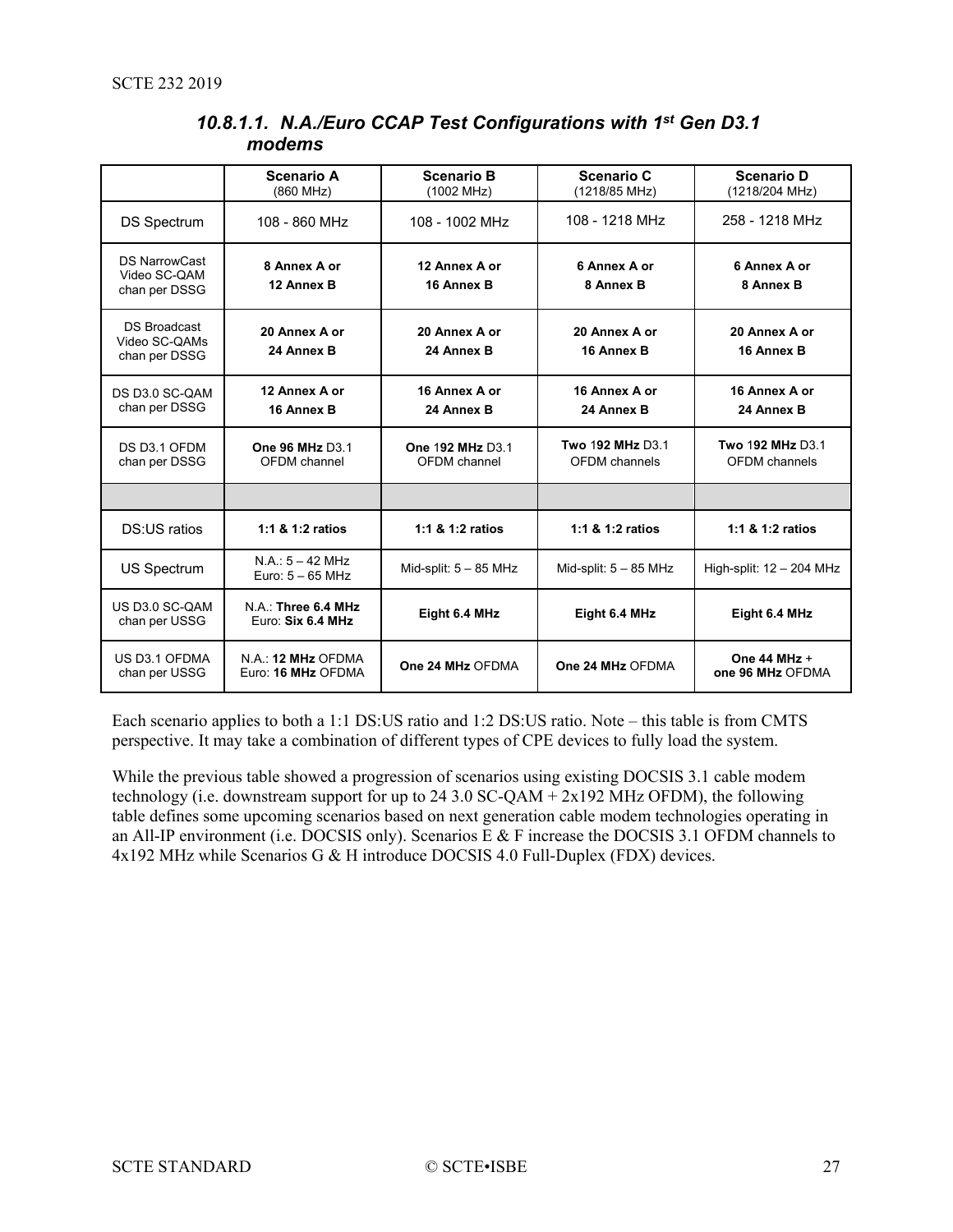<span id="page-27-0"></span>

|                                                       | <b>Scenario E</b><br>(1218/85 MHz)    | <b>Scenario F</b><br>(1218/204 MHz)           | <b>Scenario G</b><br>$(FDX = 108-300 MHz)$                 | <b>Scenario H</b><br>$(FDX = 108-684 MHz)$                   |  |  |
|-------------------------------------------------------|---------------------------------------|-----------------------------------------------|------------------------------------------------------------|--------------------------------------------------------------|--|--|
| <b>DS Spectrum</b>                                    | 108 - 1218 MHz                        | 258 - 1218 MHz                                | DS Only: 300 - 1218 MHz<br>$FDX^a$ : 108 - 300 MHz         | DS Only: 684 - 1218 MHz<br>$FDX^a$ : 108 - 684 MHz           |  |  |
| <b>DS NarrowCast</b><br>Video SC-QAM<br>chan per DSSG | <b>No NC QAM</b>                      | <b>No NC QAM</b>                              | <b>No NC QAM</b>                                           | <b>No NC QAM</b>                                             |  |  |
| <b>DS Broadcast</b><br>Video SC-QAM<br>chan per DSSG  | <b>No BC QAM</b>                      | <b>No BC QAM</b>                              | <b>No BC QAM</b>                                           | <b>No BC QAM</b>                                             |  |  |
| DS 3.0 SC-QAM<br>chan per DSSG                        | 16 Annex A or<br>16 Annex B           | 16 Annex A or<br>16 Annex B                   | 16 Annex A or<br>16 Annex B                                | 16 Annex A or<br>16 Annex B                                  |  |  |
| DS D3.1 OFDM<br>chan per DSSG                         | Four 192 MHz<br>D3.1 OFDM channel     | Four 192 MHz<br>D3.1 OFDM channel             | DS Only: One 192 MHz<br>D3.1 OFDM channels                 | DS Only: One 192 MHz<br>D3.1 OFDM channels                   |  |  |
| DS FDX OFDM<br>chan per DSSG                          |                                       |                                               | FDX <sup>a</sup> : Two 96 MHz<br><b>OFDM FDX channels</b>  | FDX <sup>a</sup> : Three 192 MHz<br><b>OFDM FDX channels</b> |  |  |
|                                                       |                                       |                                               |                                                            |                                                              |  |  |
| DS:US ratios                                          | 1:1 & 1:2 ratios                      | 1:1 & 1:2 ratios                              | 1:1 & 1:2 ratios                                           | 1:1 & 1:2 ratios                                             |  |  |
| <b>US Spectrum</b>                                    | Mid-split: $5 - 85$ MHz               | High-split: 12 - 204 MHz                      | Mid-split: $5 - 85$ MHz<br>FDX: 108 - 300 MHz              | Mid-split: $5 - 85$ MHz<br>FDX: 108 - 684 MHz                |  |  |
| US 3.0 SC-QAM<br>chan per USSG                        | Four 6.4 MHz                          | Four 6.4 MHz                                  | Four 6.4 MHz                                               | Four 6.4 MHz                                                 |  |  |
| <b>US D3.1</b><br>OFDMA chan<br>per USSG              | Mid-split: One 52 MHz<br><b>OFDMA</b> | High -split: one 70 MHz<br>+ one 96 MHz OFDMA | Mid-split: one 52 MHz<br><b>OFDMA</b>                      | Mid-split: one 52 MHz<br><b>OFDMA</b>                        |  |  |
| US FDX OFDMA<br>chan per USSG <sup>a</sup>            |                                       |                                               | FDX <sup>a</sup> : Two 96 MHz<br><b>OFDMA FDX channels</b> | FDX <sup>a</sup> : Six 96 MHz<br><b>OFDMA FDX channels</b>   |  |  |
| <sup>a</sup> FDX spectrum that overlaps in US and DS  |                                       |                                               |                                                            |                                                              |  |  |

#### *10.8.1.1. CCAP Test Configurations with Next Gen D3.1 modems*

Note – this table is from CMTS perspective. It may take a combination of different types of CPE devices to fully load the system.

The following channel configuration *shall* be applied for all CCAP equipment:

Downstream:

- Configure the bandwidth for each DOCSIS 3.1 downstream OFDM Channels per DSSG as specified in the table above.
	- o All DOCSIS 3.1 downstream OFDM Channels *shall* be 4096-QAM (modulation order) running at the maximum [DOCSIS PHYv3.1]-specified power level.
- Configure the supported maximum number of SC-QAM downstream channels per DSSG with the number of channel types as listed in the table above.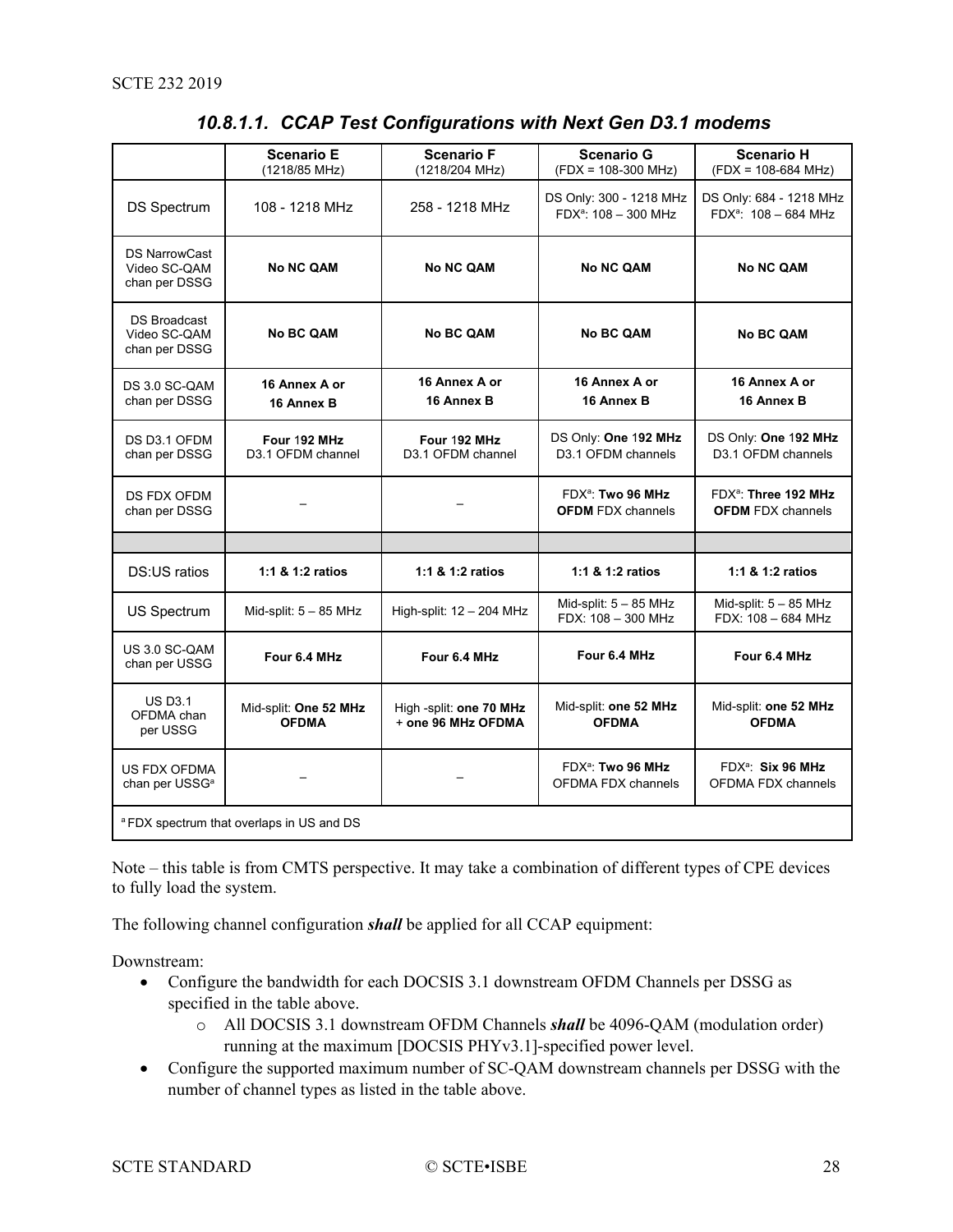- All North American SC-QAM downstream channels *shall* be Annex B 256-QAM (modulation order), 6 MHz (channel-width), configured per [ITU-T J.83-B], running at the maximum [DOCSIS DRFI]-specified power level.
- All Euro SC-QAM downstream channels *shall* be Annex A 256-QAM (modulation order), 8 MHz (channel-width), configured per [EN 300 429], running at the maximum [DOCSIS DRFI] specified power level.

Upstream:

- Configure the bandwidth for each DOCSIS 3.1 upstream OFDMA Channels per USSG as specified in the table above.
	- o All DOCSIS 3.1 upstream OFDMA Channels *shall* be 1024-QAM (modulation order).
- Configure the supported maximum number of DOCSIS 3.0 SC-QAM upstream channels per USSG. All DOCSIS SC-QAM upstream channels *shall* be configured as A-TDMA (channeltype); 64-QAM (modulation order); 6.4 MHz (channel-width).
	- o SC-QAM upstream channels with no overlap with an OFDMA channel may be utilized up to 100%.
	- o OFDMA upstream spectrum with no overlap with SC-QAM channels may be utilized up to 100%.
	- o For upstream SC-QAM and OFDMA channels that overlap in spectrum due to timedivision multiplexing, the following channel utilizations *shall* apply:
		- Scenarios A: Up to 70% utilization for SC-QAM channels and up to 30% utilization for OFDMA channels.
		- Scenario B-H: Up to 50% utilization for SC-QAM channels and up to 50% utilization of OFDMA channels.

The following channel configuration *shall* be applied for FDX CCAP equipment:

Downstream FDX channels:

- Configure the bandwidth for each FDX downstream OFDM Channels per DSSG as specified in the table above.
	- o All FDX downstream OFDM Channels *shall* be 4096-QAM (modulation order) running at the maximum [DOCSIS PHYv3.1]-specified power level.
	- o The following channel utilizations *shall* apply to DS FDX channels: 80%

Upstream FDX channels:

- Configure the bandwidth for each FDX upstream OFDMA Channels per USSG as specified in the table above.
	- o All FDX upstream OFDMA Channels *shall* be 1024-QAM (modulation order).
	- o The following channel utilizations *shall* apply to US FDX channels: 20%

#### *10.8.1.2. CCAP Traffic Distribution*

The CCAP test configuration per channel type *shall* consist of the following traffic mixtures:

- Downstream Narrowcast Video SC-QAM channels: SDV or VoD.
- Downstream Broadcast Video SC-QAM channels: 100% video program content
- Downstream D3.0 SC-OAM channels:  $100\%$  unicast<sup>1</sup> HSD
- Downstream D3.1 OFDM channels:  $100\%$  unicast<sup>1</sup> HSD traffic